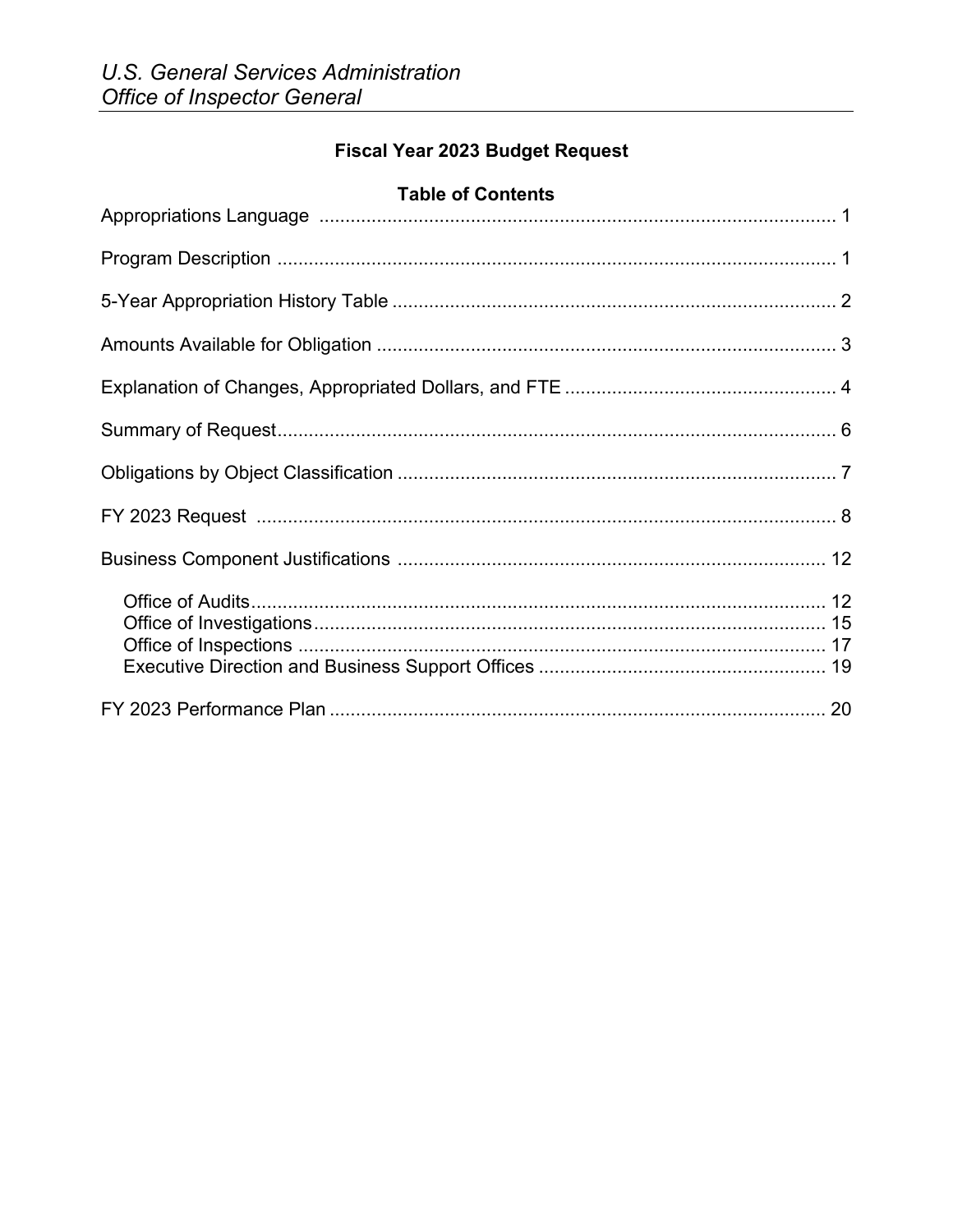### **Appropriations Language**

For necessary expenses of the Office of Inspector General and services as authorized by

5 U.S.C. 3109,\$74,583,000: *Provided,* That not to exceed \$3,000,000 shall be available for

information technology enhancements related to implementing cloud services, improving

security measures, and providing modern technology case management solutions:

*Provided further*, That not to exceed \$50,000 shall be available for payment for information

and detection of fraud against the Government, including payment for recovery of stolen

Government property: *Provided further*, That not to exceed \$2,500 shall be available for

awards to employees of other Federal agencies and private citizens in recognition of

efforts and initiatives resulting in enhanced Office of Inspector General effectiveness.

### **Program Description**

This appropriation provides agency-wide audit, investigative, and inspection functions to identify and correct management and administrative deficiencies within the General Services Administration (GSA), including conditions for existing or potential instances of fraud, waste, and mismanagement. The audit function provides internal audit and contract audit services. Contract audits provide professional advice to GSA contracting officials on accounting and financial matters relative to the negotiation, award, administration, repricing, and settlement of contracts. Internal audits review and evaluate all facets of GSA operations and programs, test internal control systems, and develop information to improve operating efficiencies and enhance customer services. The investigative function provides for the detection and investigation of improper and illegal activities involving GSA programs, personnel, and operations. The inspection function supplements traditional audits and investigations by providing systematic and independent assessments of the design, implementation, and/or results of GSA's operations, programs, or policies.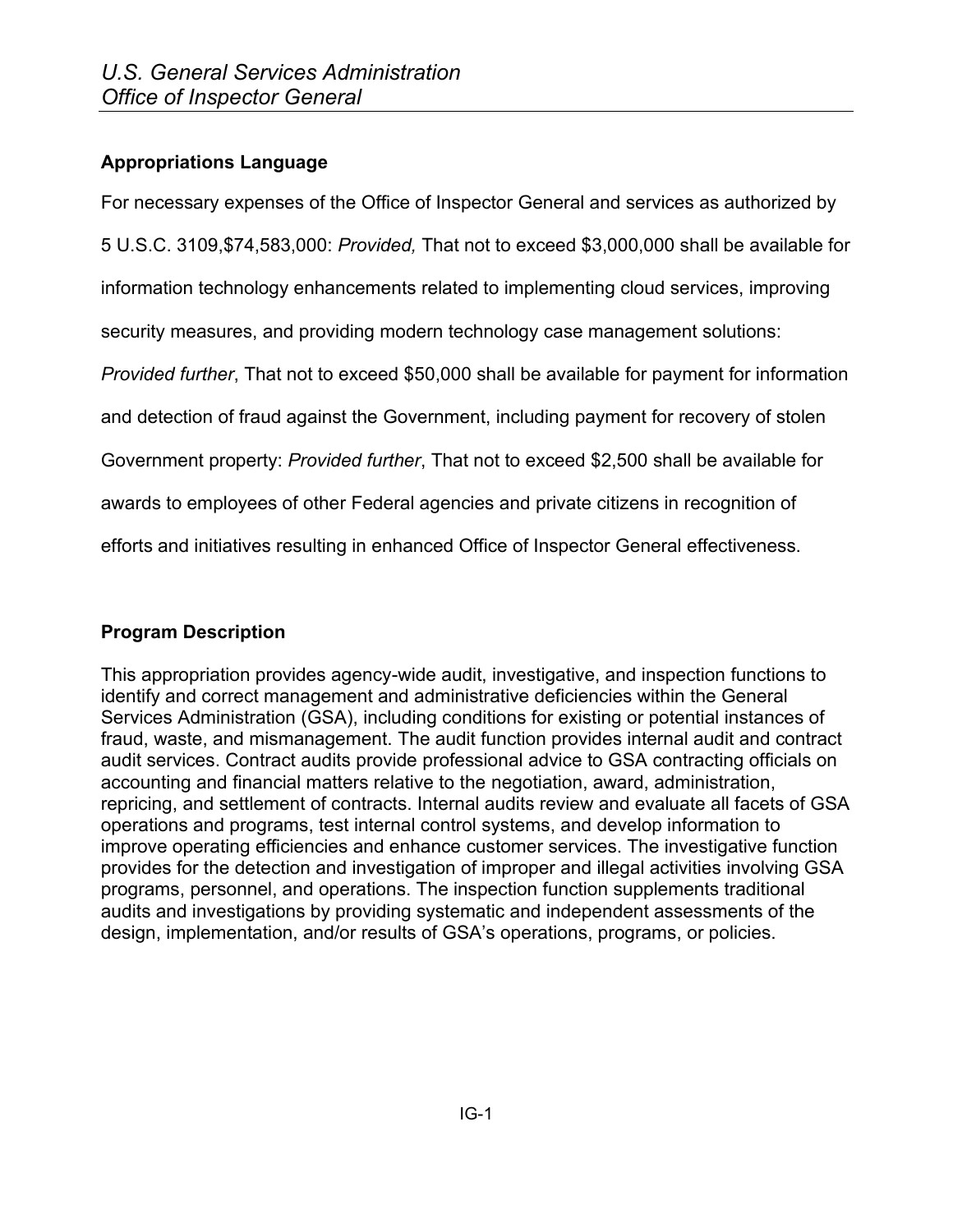# **5-Year Appropriation History Table**

|                             | FY 2019        | <b>FY 2020</b> | FY 2021        | FY 2022             | FY 2023        |
|-----------------------------|----------------|----------------|----------------|---------------------|----------------|
|                             | <b>Enacted</b> | <b>Enacted</b> | <b>Enacted</b> | <b>Full Year CR</b> | <b>Request</b> |
| <b>Request to Congress:</b> | \$67,000,000   | \$68,000,000   | \$67,000,000   | \$67,000,000        | \$74,583,000   |
|                             |                |                |                |                     |                |
| Appropriated:               |                |                |                |                     |                |
| <b>Annual Funds</b>         | \$65,000,000   | \$65,000,000   | \$67,000,000   |                     |                |
| <b>Rescissions</b>          |                |                |                |                     |                |
| Sequestration               |                |                |                |                     |                |
| No-Year Funds               |                |                |                |                     |                |
| <b>Rescissions</b>          |                |                |                |                     |                |
| Total                       | \$65,000,000   | \$65,000,000   | \$67,000,000   |                     |                |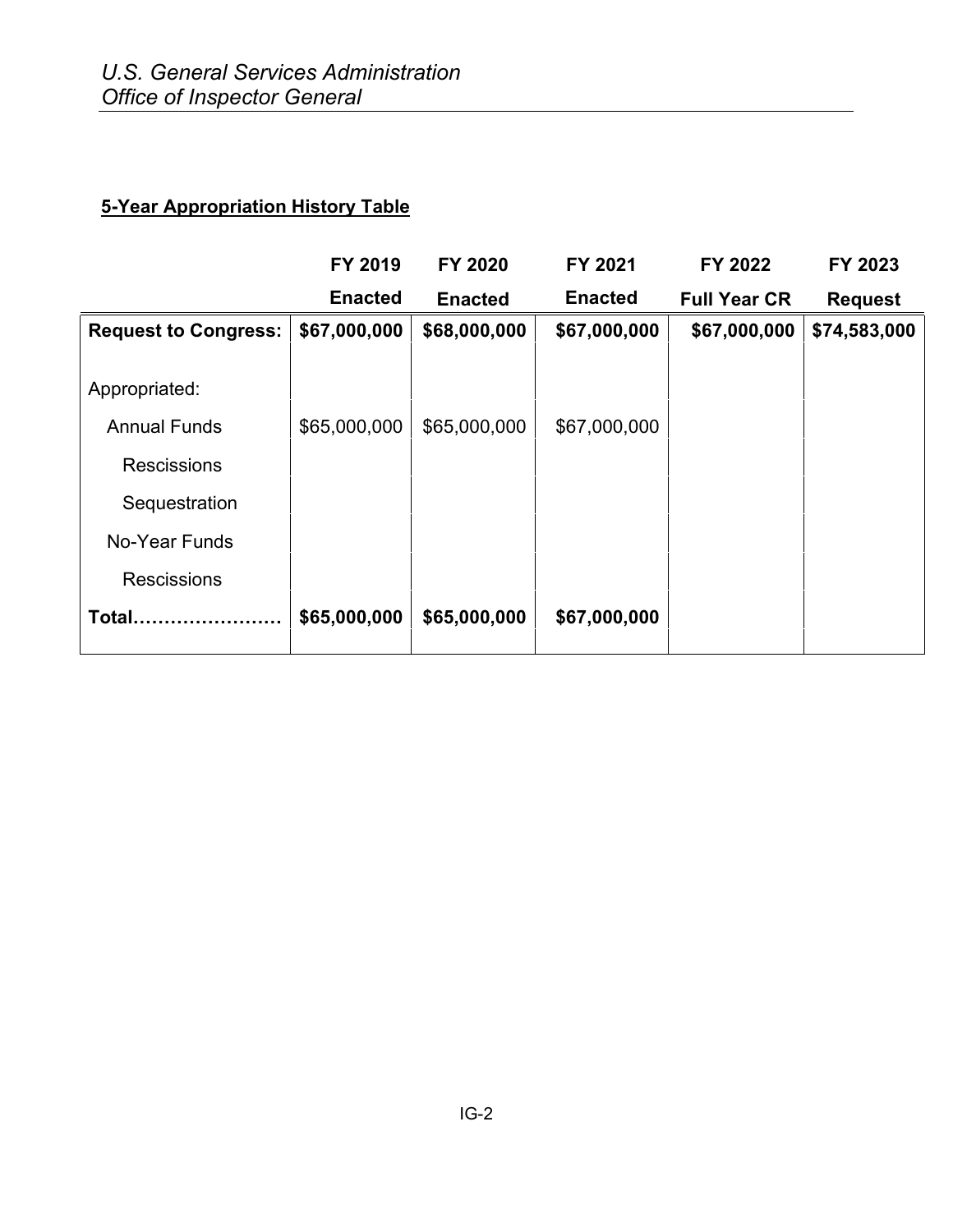#### **Amounts Available for Obligation**

(Dollars in Thousands)

|                                                                                                        | FY 2021                   | FY 2022                       | FY 2023                      |  |
|--------------------------------------------------------------------------------------------------------|---------------------------|-------------------------------|------------------------------|--|
|                                                                                                        | <b>Actual</b>             | <b>Full Year</b><br><b>CR</b> | <b>Request</b>               |  |
| Unobligated balance, start of year <sup>1</sup>                                                        | \$3,527                   | \$3,517                       | \$2,000                      |  |
| Discretionary authority:<br>Appropriation (annual)<br>Appropriation (no-year)                          | \$67,000                  | \$67,000                      | \$74,583                     |  |
| Reimbursable authority:                                                                                | \$600                     | \$600                         | \$600                        |  |
| Subtotal amount available for obligation                                                               | \$71,127                  | \$71,117                      | \$77,183                     |  |
| Discretionary authority:<br>Unobligated balance, expiring<br>Unobligated balance, end of year          | (\$773)<br>(\$3,517)      | \$0<br>(\$2,000)              | \$0<br>\$0                   |  |
| Reimbursable authority:<br>Unobligated balance, expiring                                               | (\$256)                   | \$0                           | \$0                          |  |
| <b>Total obligations</b>                                                                               | \$66,581                  | \$69,117                      | \$77,183                     |  |
| Obligations, appropriated (annual)<br>Obligations, appropriated (no-year)<br>Obligations, reimbursable | \$66,227<br>\$10<br>\$344 | \$67,000<br>\$1,517<br>\$600  | \$74,583<br>\$2,000<br>\$600 |  |
| Net outlays, appropriated                                                                              | \$66,629                  | \$68,386                      | \$75,899                     |  |

<sup>1</sup> Unobligated balance reflects no-year funds appropriated in FY 2014 through FY 2016.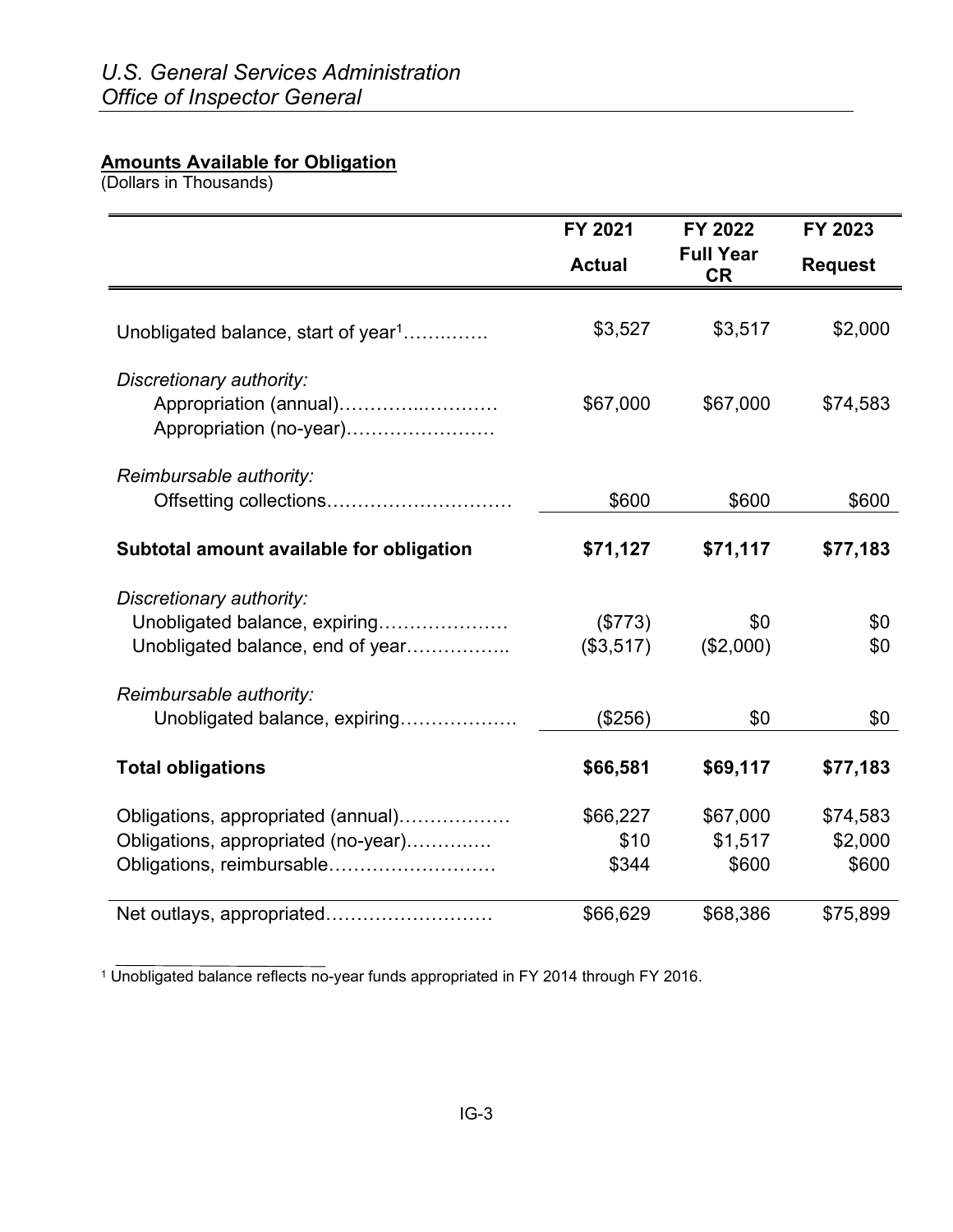### **Explanation of Changes, Appropriated Dollars, and FTE**

(Dollars in Thousands)

|                   |            | <b>Budget</b>    |        |
|-------------------|------------|------------------|--------|
|                   | <b>FTE</b> | <b>Authority</b> |        |
| 2022 Full Year CR | 294        | \$               | 67,000 |
| 2023 Request      | 294        |                  | 74,583 |
|                   | 0          | \$               | 7,583  |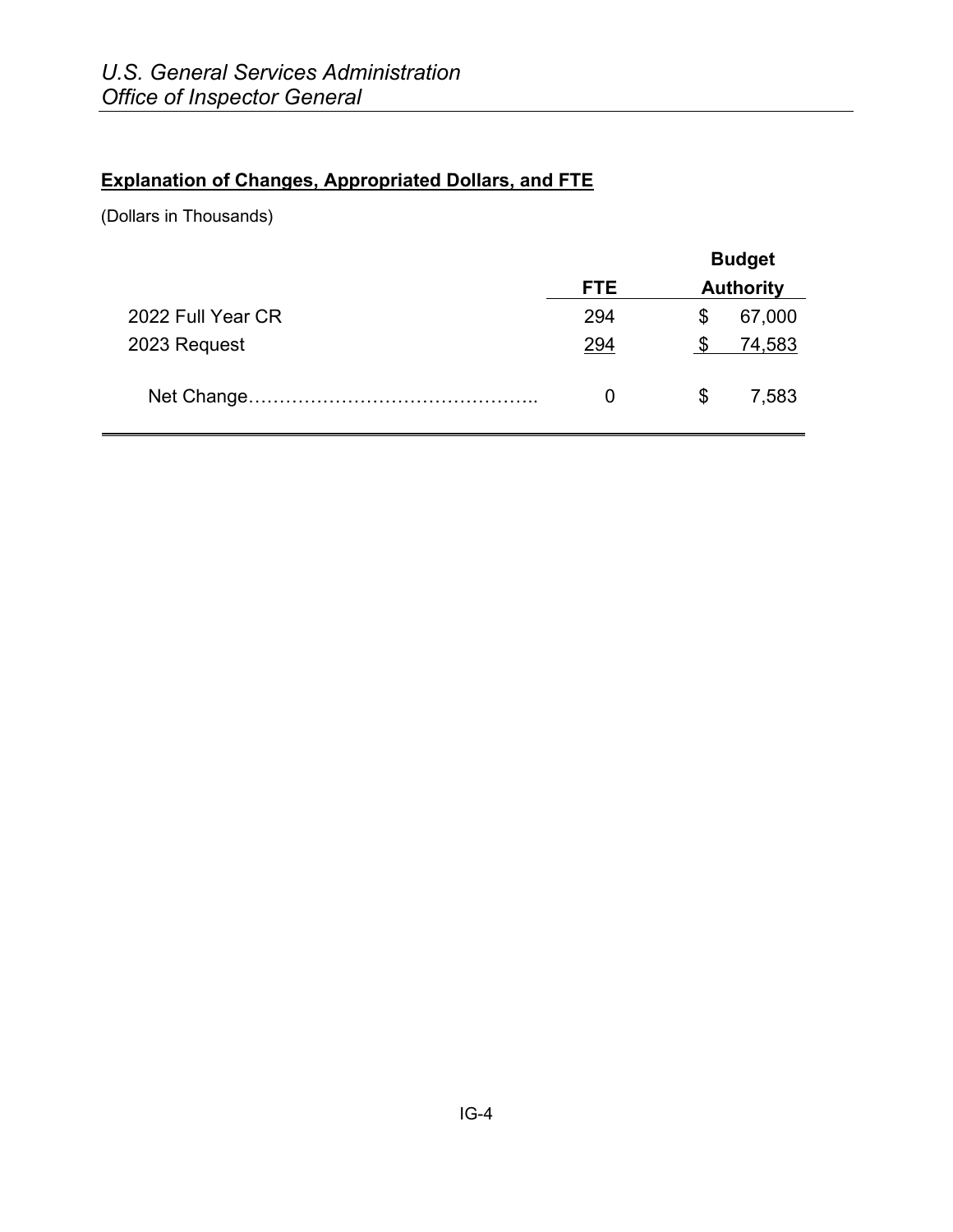# **Maintaining Current Levels:**  Personnel Compensations & Benefits Adjustments: 2021 Pay Increase (1.0%), Q1 FY 2022 \$ 93 2022 Pay Increase (2.7%), Q2-Q4 FY 2022 \$ 753 FY 2022 FERS Retirement Payments Increase (1.1% for Non-LEO, 1.8% for LEO) \$ 483 2022 Pay Increase (2.7%), Q1 FY 2023<br>2023 Pay Increase (4.6%), Q2-Q4 FY 2023  $\begin{array}{c} 1,918 \end{array}$  2023 Pay Increase (4.6%), Q2-Q4 FY 2023 \$ 1,918  **Subtotal, Maintaining Current Levels \$ 3,619 Program Initiatives:** Mission Critical IT Infrastructure Enhancements \$ 3,000 Integrated BWC and DEMS Solution  $\sim$  8 200 Working Capital Fund Bill Increase  $\sim$  98  **Subtotal, Program Initiatives \$ 3,298 Program Increases:** Travel and Transportation **by Equation**  $\frac{1}{2}$  500 Rent  $\sim$  59 Contractual Services \$ 360  **Subtotal, Program Increases \$ 919 Program Decreases:** Purchases of Services from Govt Accounts  $\qquad \qquad$  (128) Equipment (125)  **Subtotal, Program Decreases \$ (253) Net Change……………………………………….. 0 \$ 7,583** Reimbursable Resources 1 and 1 and 1 and 1 and 1 and 1 and 1 and 1 and 1 and 1 and 1 and 1 and 1 and 1 and 1 and 1 and 1 and 1 and 1 and 1 and 1 and 1 and 1 and 1 and 1 and 1 and 1 and 1 and 1 and 1 and 1 and 1 and 1 and 1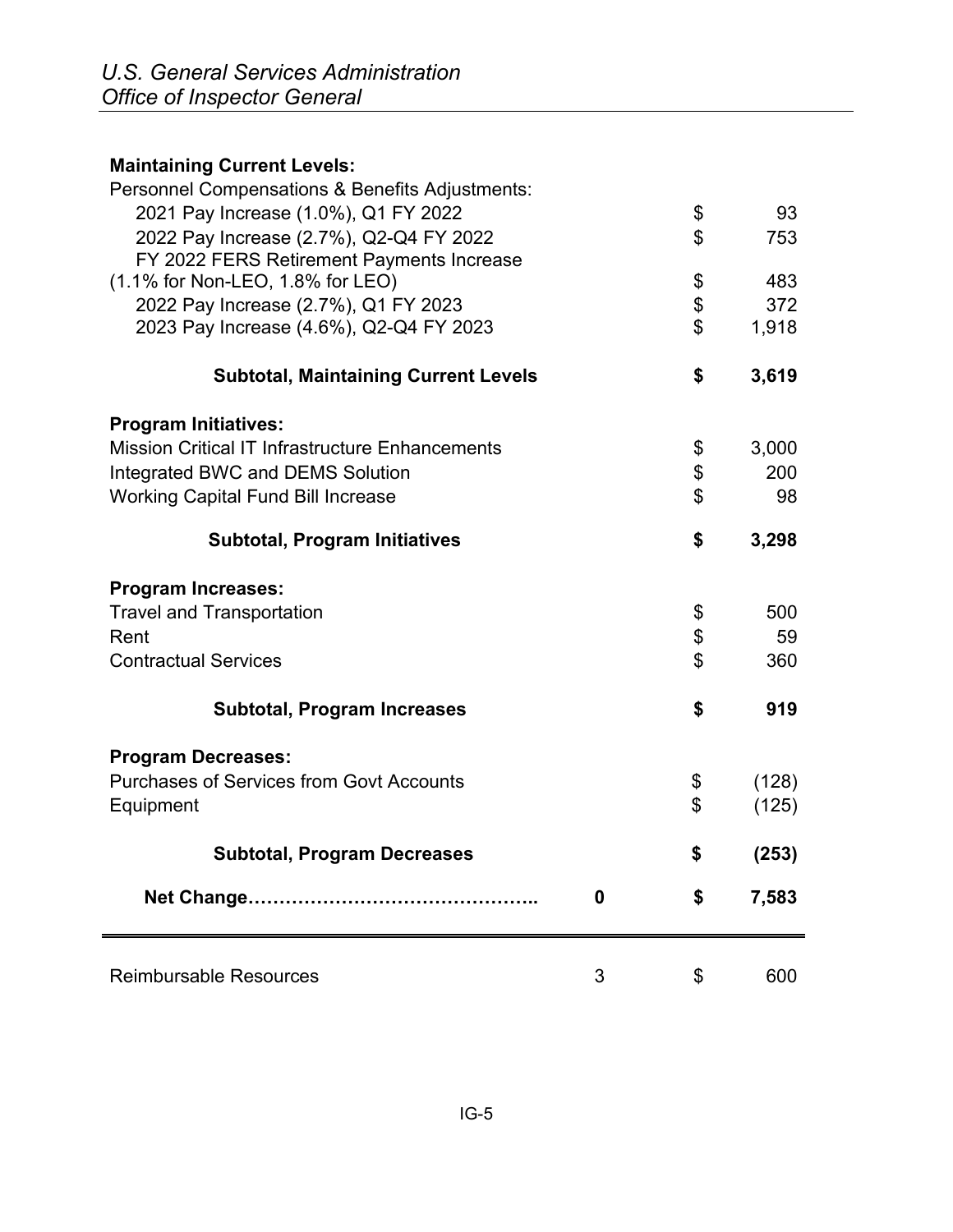#### **Summary of Request**

The FY 2023 budget requests a total of **\$74,583 thousand** for the Office of Inspector General. This represents a net increase of **\$7,583 thousand** from the FY 2022 request and includes the following adjustments:

- \$93 thousand for 2021 pay increase (1.0%), Q1 FY 2022
- \$753 thousand for 2022 pay increase (2.7%), Q2-Q4 FY 2022
- \$483 thousand for FY 2022 FERS retirement payments increase (1.1% for non-LEO, 1.8% LEO)
- \$372 thousand for 2022 pay increase (2.7%), Q1 FY 2023
- \$1,918 thousand for 2023 pay increase (4.6%), Q2-Q4 FY 2023
- \$3,000 thousand for mission critical IT infrastructure enhancements
- \$200 thousand for integrated body-worn cameras (BWC) and digital evidence management system (DEMS) solution
- \$98 thousand for working capital fund bill increase
- \$500 thousand for travel and transportation increase
- \$59 thousand for rent increase
- \$360 thousand for contractual services increase
- \$128 thousand for purchases of services from government accounts *decrease*
- \$125 thousand for equipment *decrease*

**Reimbursable Programs:** The FY 2023 OIG reimbursable request includes **\$600 thousand** for the following reimbursable work: (1) \$350 thousand for the Fleet Card Program; and (2) \$250 thousand for on-going reimbursable work with other agencies and independent commissions.

| FY 2023 Annual CIGIE Assessment<br>$(0.36\% \text{ of } $74,583,000)$                                        | \$268,499 |
|--------------------------------------------------------------------------------------------------------------|-----------|
| FY 2023 Annual Training Request:<br><b>Certified by the Inspector General,</b><br>(includes training travel) | \$725,000 |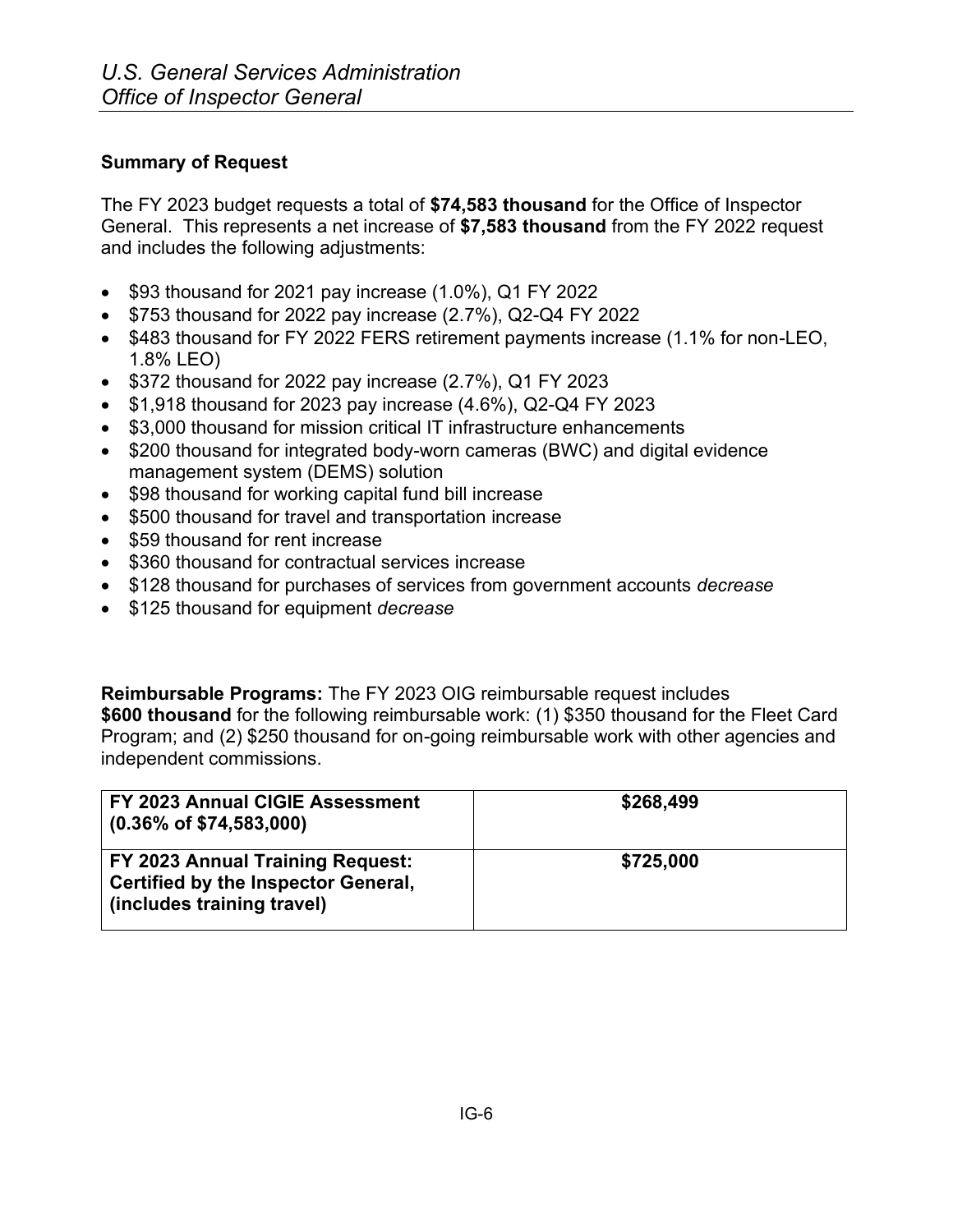#### **Obligations by Object Classification**

(Dollars in Thousands)

|      |                                                             | FY 2021       | FY 2022                       | FY 2023        |
|------|-------------------------------------------------------------|---------------|-------------------------------|----------------|
|      |                                                             | <b>Actual</b> | <b>Full</b><br><b>Year CR</b> | <b>Request</b> |
| 11.1 | Full-time permanent                                         | \$34,645      | \$34,965                      | \$37,506       |
| 11.3 | Other than full-time permanent                              | \$822         | \$206                         | \$215          |
| 11.5 | Other personnel compensation                                | \$2,802       | \$2,655                       | \$2,784        |
| 11.8 | Special personal services payments                          | \$0           | \$0                           | \$0            |
| 11.9 | <b>Total personnel compensation</b>                         | \$38,269      | \$37,826                      | \$40,505       |
| 12.1 | Civilian personnel benefits                                 | \$15,237      | \$15,305                      | \$16,500       |
| 21.0 | Travel and transportation of persons                        | \$472         | \$700                         | \$1,200        |
| 22.0 | <b>Transportation of things</b>                             | \$1           | \$0                           | \$0            |
| 23.1 | Rental payments to GSA                                      | \$5,174       | \$5,164                       | \$5,223        |
| 23.2 | Rental payments to others                                   | \$0           | \$0                           | \$0            |
| 23.3 | Communications, utilities and miscellaneous charges         | \$350         | \$350                         | \$350          |
| 24.0 | Printing and reproduction                                   | \$4           | \$9                           | \$9            |
| 25.1 | Advisory and assistance services                            | \$1,766       | \$2,056                       | \$4,686        |
| 25.2 | Other services                                              | \$8           | \$10                          | \$10           |
| 25.3 | Purchases of goods and services from government<br>accounts | \$3,246       | \$3,670                       | \$3,640        |
| 25.4 | Operation and maintenance of facilities                     | \$0           | \$0                           | \$0            |
| 25.7 | Operation and maintenance of equipment                      | \$1,280       | \$1,300                       | \$1,300        |
| 26.0 | Supplies and materials                                      | \$59          | \$100                         | \$100          |
| 31.0 | Equipment                                                   | \$360         | \$500                         | \$1,050        |
| 91.0 | Unvouchered                                                 | \$1           | \$10                          | \$10           |
| 99.0 | <b>Subtotal</b>                                             | \$66,227      | \$67,000                      | \$74,583       |
| 99.0 | Reimbursable obligations                                    | \$344         | \$600                         | \$600          |
| 99.9 | <b>Total Obligations</b>                                    | \$66,571      | \$67,600                      | \$75,183       |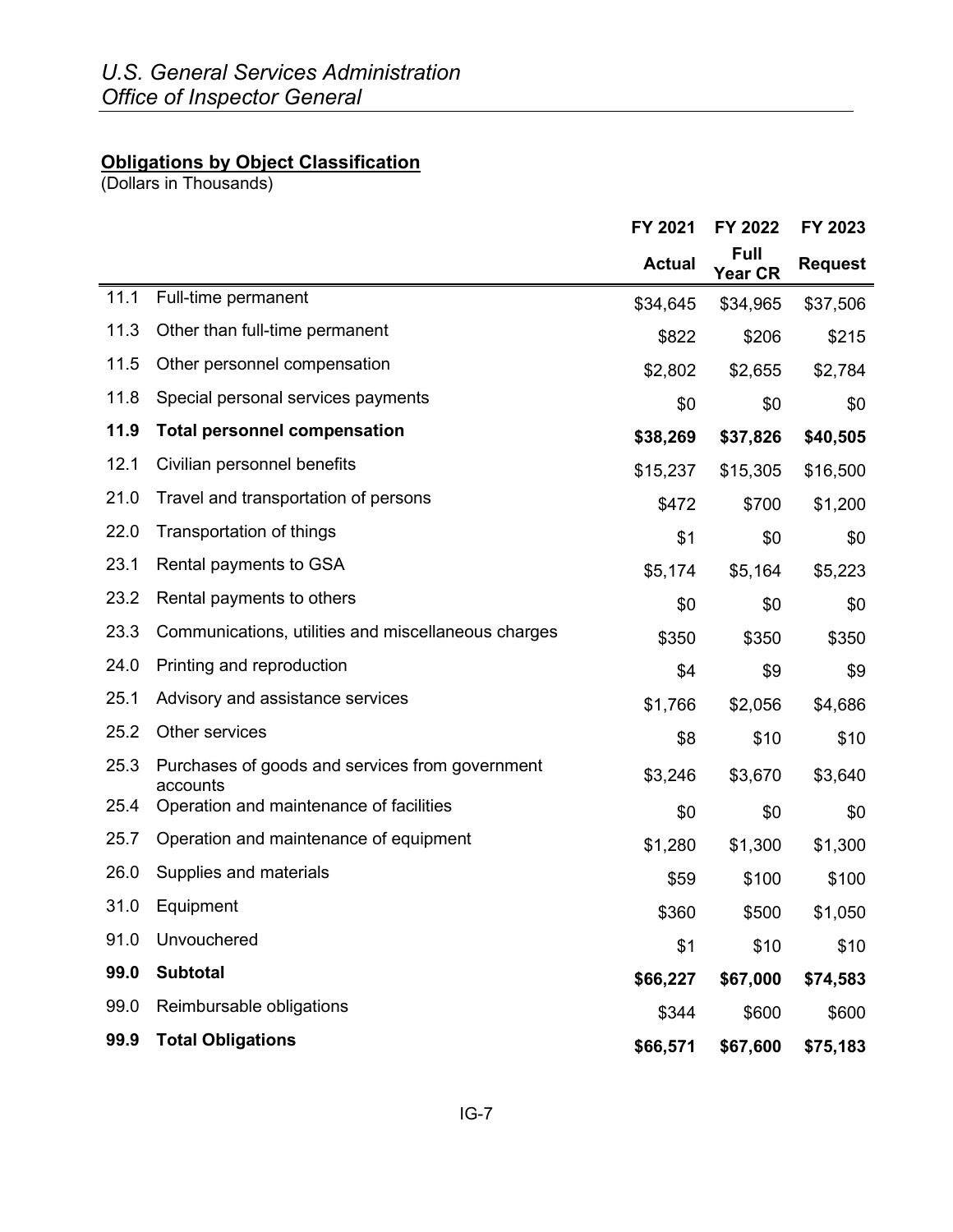## **FY 2023 Request**

For FY 2023, the General Services Administration (GSA) Office of Inspector General (OIG) requests \$74,583 thousand to execute our mission to detect and deter waste, fraud, abuse, and misconduct and to promote economy and efficiency in GSA's multibillion dollar programs and operations including contracts.

This requested funding level provides for no increase in staffing. It funds a mandated, government-wide increase in salary costs and provides funding to support critical information technology enhancements related to implementing cloud services, improving security measures, and providing modern technology case management solutions, and other technology enhancements.

The requested funds will enable us to sustain excellence in our oversight work. Our special agents continue to find and aggressively investigate cases of bribery, kickbacks and procurement fraud, including those featuring contractors that import foreign-made goods from prohibited countries and fraudulently sell them to the U.S. Government as being American-made or Trade Agreements Act (TAA) compliant.

For example, we led a multi-agency investigation that resulted in a guilty plea from Arthur Morgan, the owner and Chief Executive of Surveillance Equipment Group (SEG) and its division SEG Armor. Our investigation found that Morgan falsely certified that about \$650,000 worth of ballistic vests, helmets, and riot gear sold to the federal government were made in Hong Kong when they were, in fact, made in China. In another notable investigation, we uncovered a \$2.5 million kickback scheme involving a project manager employed by Schneider Electric Building America. Inc. and two subcontractors. Our work in this matter resulted in two criminal convictions as well as \$11 million in criminal restitution and civil settlement proceeds.

We also uncovered criminal procurement activity inside GSA. As a result of one investigation, Ronnie Simpkins, a former GSA Senior Contracting Officer, pleaded guilty to accepting cash and other items from a GSA schedule vendor in return for approving their contract and providing other favorable treatment.

We actively seek out inefficiencies and mismanagement. Our auditors found that GSA is failing to adequately manage and oversee the building services contracts at the Food and Drug Administration's (FDA) White Oak Campus in Silver Spring, Maryland. We found multiple issues, especially with the agency's oversight of the Energy Savings Performance Contract task order that provides operations and maintenance (O&M) building services on the campus. For example, GSA's Public Building Service (PBS) has paid the contractor more than \$205 million for unverified, and therefore unrealized, O&M cost savings. If the agency does not enforce requirements for the remaining 14 years of the task order, it risks paying over \$1 billion for O&M cost savings that will not be achieved. In turn, PBS is charging the FDA for overpriced services that are not being provided.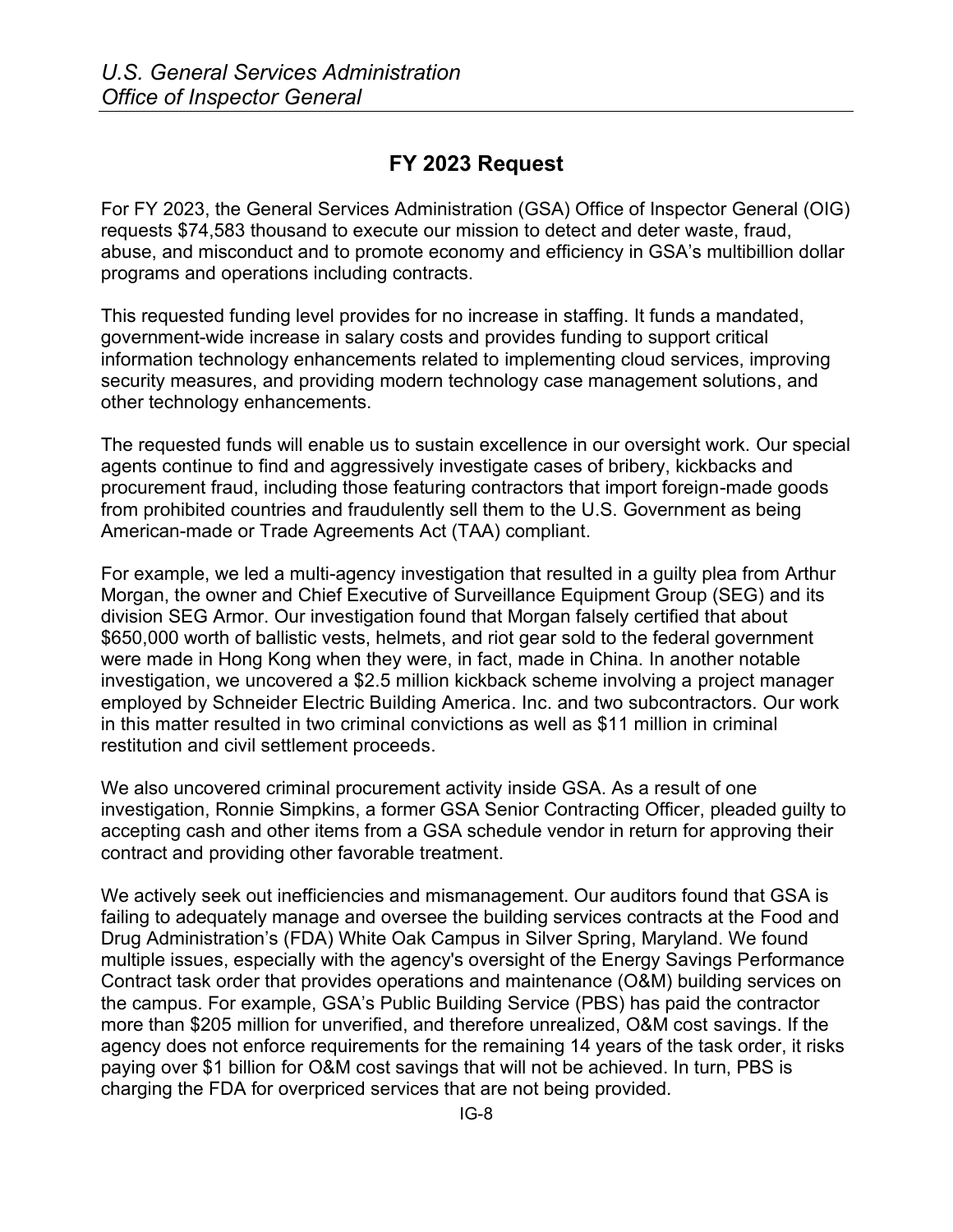We also found underutilized motor vehicles in the federal fleet. Our Office of Inspections completed an evaluation which found that 90 percent of the 115 standard vehicles managed by GSA's National Capital Region were being driven far fewer miles than agency or government-wide regulations specify. As a consequence, GSA spent an estimated \$351,618 annually on these underutilized NCR vehicles and could save up to an estimated \$2.1 million over 6 years by reducing its fleet.

Our inspection of a high-risk GSA building found pervasive deficiencies in site security and security operations and administration. These deficiencies included significant problems with the closed circuit camera surveillance and intrusion detection systems, lax enforcement of physical security requirements and parking restrictions, unsecured restricted areas, a contract employee living in the building unbeknownst to the security guards on duty, prohibited substances on site, suspected on-duty marijuana use by a contract employee, inaccessible hazardous waste cleanup materials, and a faulty occupant emergency plan. The long standing issues found in our inspection compromise the security of the building, as well as the safety and security of its occupants, and expose the building, employees, and visitors to unnecessary risks.

Our audit of GSA's Transactional Data Reporting (TDR) Pilot found that, despite being in effect within GSA's Schedules Program for over 4 years, it has yet to accomplish its intended purpose of improving taxpayer value. Federal regulations require contract officers to conduct analysis to determine fair and reasonable pricing whenever acquiring a commercial product or service for the federal government. Since 2016, the agency's TDR pilot has required contractors to report their GSA contract transaction data to the agency monthly, but the data is inaccurate and agency contracting personnel are not using it to make acquisition decisions that affect pricing. This has resulted in contracting personnel relying on flawed pricing tools and methodologies that do not leverage the collective buying power of the government and do not ensure that prices reflect the lowest overall cost alternative to meet the government's needs.

Our oversight work also frequently examines security-related matters. A particularly concerning audit we completed recently found persistent problems in GSA's management of Personal Identity Verification (PIV) cards, which are used by federal and contract employees to access GSA buildings and information technology systems. In 2016, our inspectors reported several deficiencies in GSA's recovery and destruction of these cards. In November 2020, we issued an audit finding that the agency was unable to account for approximately 15,000 PIV cards issued to contract employees and failed to collect over half of the 445 PIV cards issued to those who failed their background checks. Poor management and oversight of these cards is a security risk because the cards can be used to gain unauthorized access to GSA buildings and information systems.

We describe these and other highlights of the work of our auditors, investigators, and inspectors in more detail later in this document.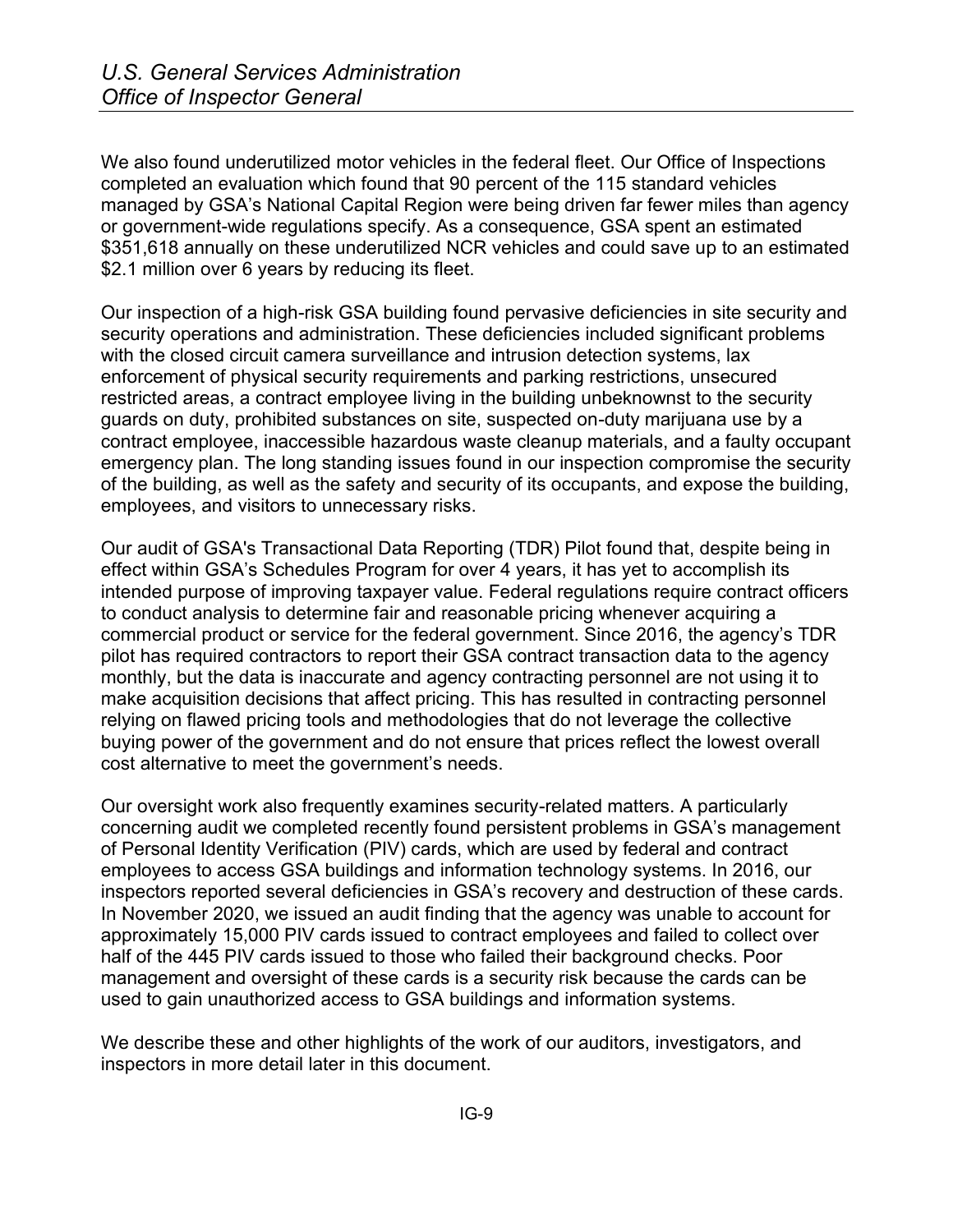**Mission Critical IT Infrastructure Enhancements:** The OIG requests \$3,000 thousand to support information technology enhancements related to implementing cloud services, improving security measures, and providing modern technology case management solutions.

Executive Order 14028: Improving the Nation's Cybersecurity, issued May 12, 2021 prioritizes resources for the adoption of cloud-based technologies. This supports the Office of Management and Budget (OMB) Federal Cloud Computing Strategy, issued on February 8, 2011, that requires agencies to adopt a "Cloud First" policy when contemplating IT purchases and evaluate secure, reliable, and cost-effective cloud computing alternatives when making new IT investments. The OIG is looking to migrate our network, systems, and infrastructure from the current on-premises configuration to a third party cloud-hosted platform. The implementation includes migrating email, calendar, individual and shared network drives, office suite applications, and collaboration tools to a cloud-hosted Software as a Service (SaaS) platform. It also includes establishing additional security tools as well as migrating support applications like asset management, mobile device management, the IT service desk, and the OIG internal Intranet portal.

We also must address a critical need for replacing case management systems used by our Audits and our Inspections oversight components. The current system will no longer be supported after 2023. Both the Office of Audits and the Office of Inspections use separate and independent versions of TeamMate for their case management system. While the two instances are similar, their requirements, workflow and reporting needs are different and unique to each organization. The developer of TeamMate has publicly announced that it will not support the current TeamMate version beyond 2023 and is transitioning to a TeamMate+ service in the cloud. TeamMate+ will not be FedRAMP compliant, and will therefore no longer be a viable solution for Federal agencies. The objective is to replace the existing TeamMate Case Management Systems with a web-based modern application that provides friendly user interfaces, modern IT features and compliance with federal government IT standards.

The OIG identified critical enhancements in 2021 and is requesting funding to make the necessary upgrades to modernize and safeguard the OIG IT infrastructure as well as meet Executive Branch direction. OIG previously notified Congress of the need to make these critical investments and is now requesting appropriations to implement the requirement.

**Body-Worn Cameras and Digital Evidence Management System:** The OIG requests \$200 thousand to support the acquisition of an integrated body-worn camera (BWC) and digital evidence management system (DEMS) solution for our special agents. This acquisition will promote transparency in our law enforcement operations and enable us to replace obsolete and failing video and audio system equipment.

Special agents in the Office of Investigations are sworn federal law enforcement officers with authority to carry firearms, execute search warrants, and make arrests for violations of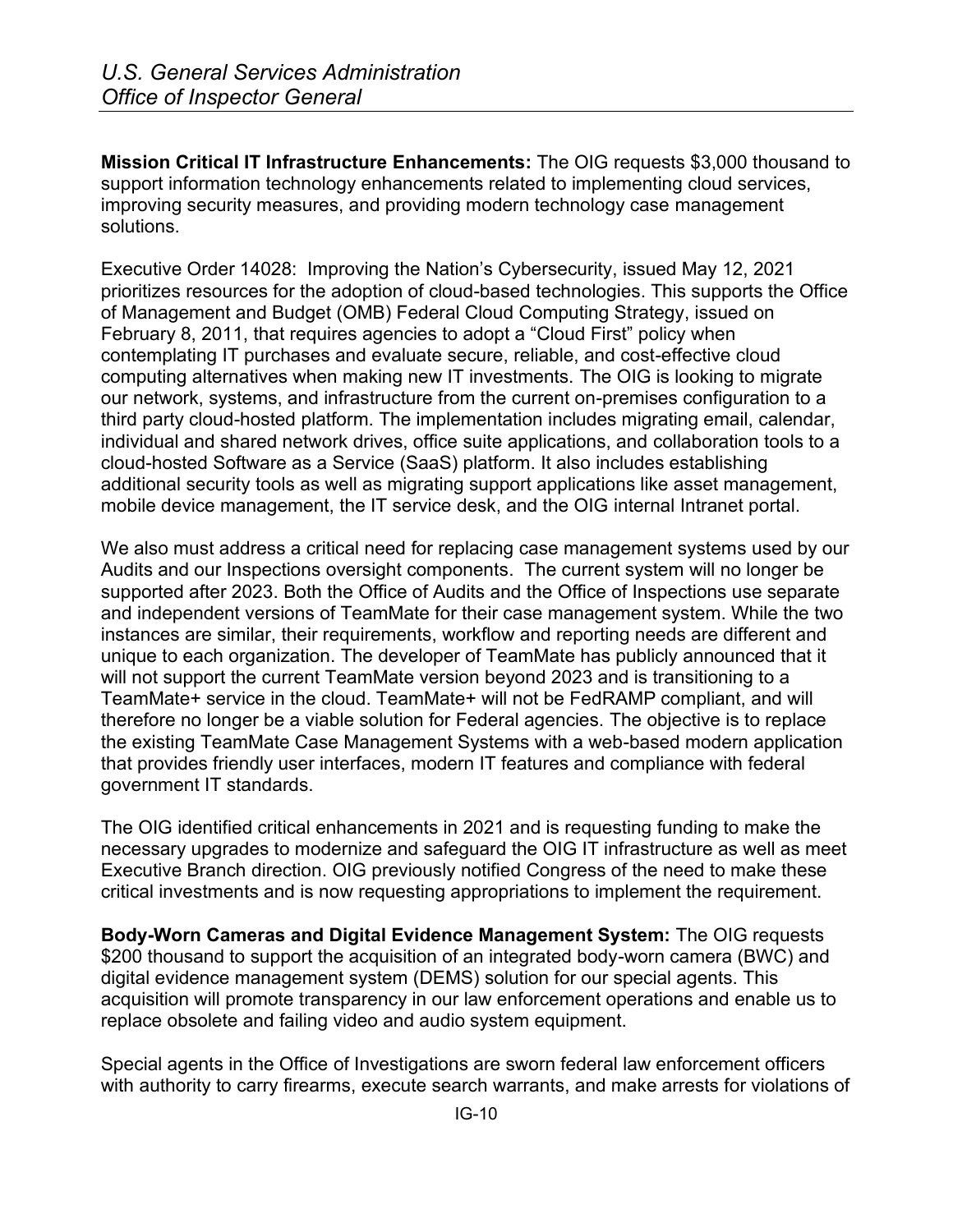federal law. They regularly engage in investigative activities in the field, including surveillance and the execution of arrests and searches. These law enforcement operations may result in the use of force by assailants or special agents, as well as accusations of law enforcement misconduct. Outfitting our special agents with BWCs would aid after-the-fact investigations and demonstrate a commitment to accountability and transparency in these encounters.

The OIG seeks to incorporate a cloud-based digital evidence management system (DEMS) that would allow for the collection and storage of digital photographs, audio and video recordings, in addition to BWC footage.

The DEMS would allow case agents instant, secure access to these investigative materials, reducing the lead times and risk of loss associated with shipping hard drives and other removable media.

**Working Capital Fund Bill Increase:** The OIG requests \$98 thousand in funding due to the increase in the working capital fund (WCF) contribution that GSA seeks from the OIG; \$98 thousand represents a 4 percent increase from our FY 2022 WCF bill. We have been told the GSA Administrator is seeking to increase spending for cybersecurity and IT which will result in a corresponding increase in WCF rates beginning in FY 2023.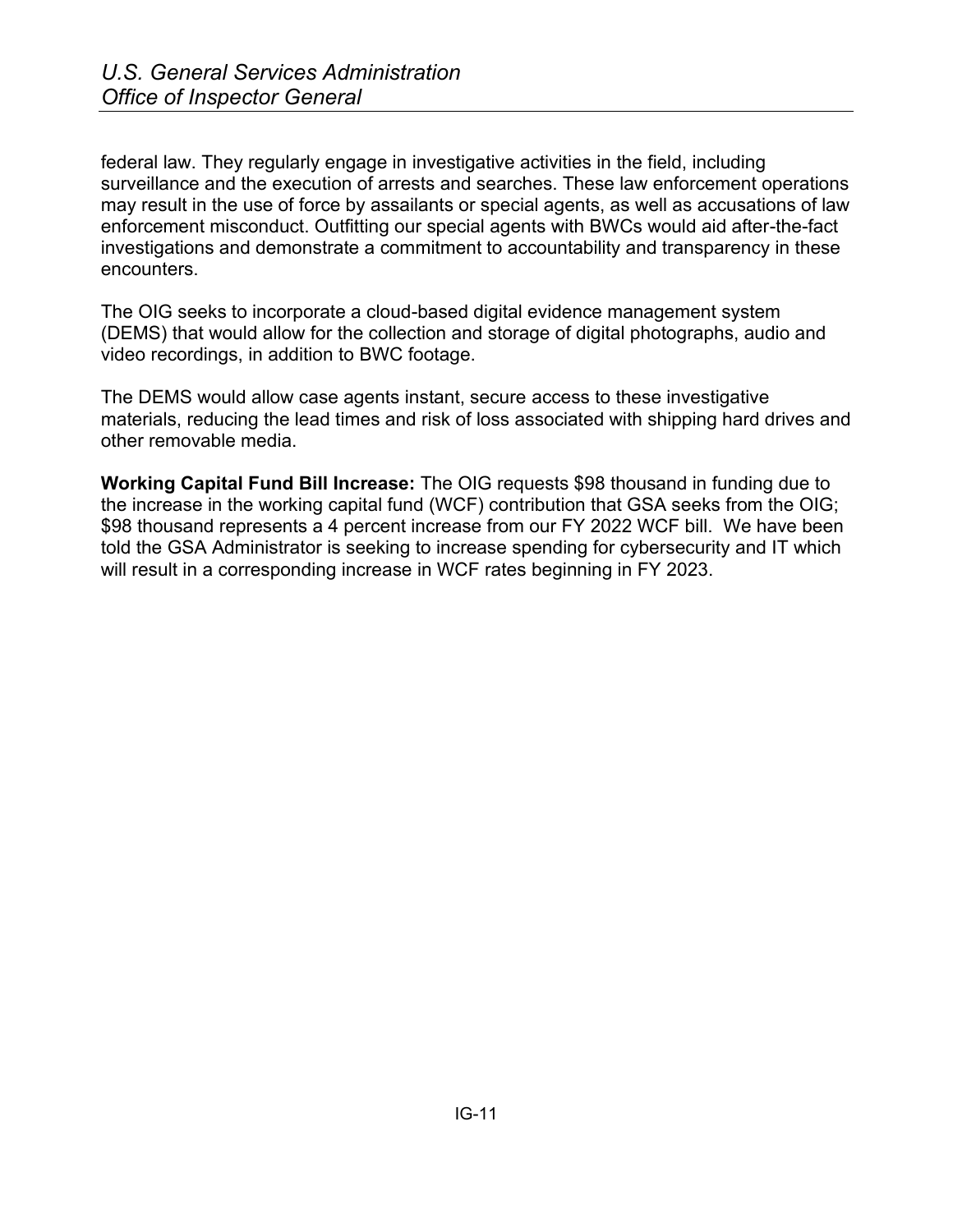# **GSA OIG Business Component Justifications**

Our major operational components—the Office of Audits, Office of Investigations, and Office of Inspections—share primary responsibility for overseeing GSA programs and operations. Increasingly, coordinated and joint efforts by the OIG's offices are producing results that lead to program correction, savings, and successful prosecutions, some of which are noted below. While each component's own activities well justify its cost, we are finding that often the combined efforts of our professional staffs add an important dimension to the OIG's arsenal against misconduct and inefficiency. The appropriations for the OIG reflect a prudent investment in oversight of GSA activities.

# **Office of Audits**

#### **Program Description**

The Office of Audits is an organization charged with overseeing GSA's use of taxpayer dollars as GSA administers its programs and operations. The goal of our audits is to support GSA's primary business lines—acquisition services and real property—while ensuring their integrity, economy, and efficiency. To that end, we balance our audit coverage between contract and internal audits to meet a number of needs and requirements as follows:

- Program audits provide GSA management with independent assessments and input on potential solutions to challenges.
- Information technology and systems audits evaluate whether GSA's information systems are designed to enable efficient and effective operations, contain adequate systems controls, are properly secured, and meet user requirements.
- Regulatory audits evaluate whether GSA complies with applicable laws and regulations.
- Internal control audits test the controls built into GSA's programs and systems to determine whether those controls are operating as intended and providing reasonable assurance of achieving effective and efficient operations, reliable financial and performance reporting, and compliance with applicable laws and regulations.
- Contract audits examine selected contractors' records and develop the financial information necessary for GSA contracting officers to negotiate favorable pricing arrangements on contract awards and administer existing contracts. These engagements include preaward and postaward examinations of Multiple Award Schedule contracts, as well as audits of construction claims, requests for equitable adjustment, and close-out audits.
- Audit oversight ensures independent public accountants comply with standards when performing the annual financial statements audit required under the 1990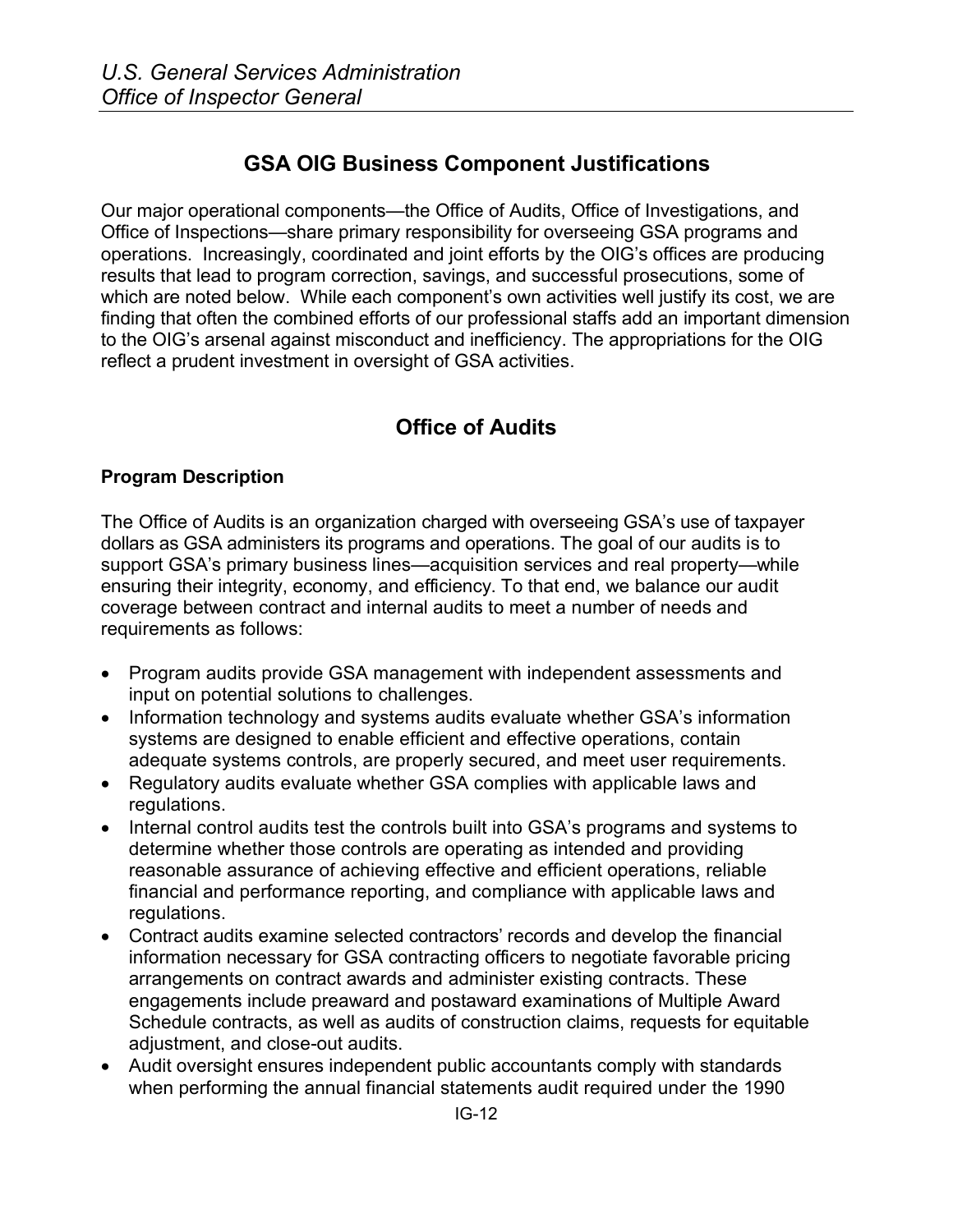Chief Financial Officer's Act and the independent evaluation of GSA's information security program and practices required under the Federal Information Security Modernization Act of 2014.

Our auditors provide extensive oversight of billions of dollars in contracts awarded by GSA for products, services, and real property. During Fiscal Year 2020, our audits recommended over \$151 million in cost avoidances and recoveries, which included over \$7.6 million from our construction contract audits.

The significant results achieved by this organization are illustrated by the audit reports that we issued in FY 2021. In addition to the TDR Pilot and PIV card reports highlighted above, in August 2021 we issued an audit report on GSA Public Buildings Service's (PBS's) COVID-19 communication and cleaning procedures to determine whether GSA: (1) notified building occupants of confirmed COVID-19 cases and (2) cleaned and disinfected impacted space in accordance with Centers for Disease Control and Prevention (CDC) and PBS guidance in order to limit exposure to and transmission of COVID-19 in buildings under its jurisdiction, custody, or control.

The audit found that GSA did not always take appropriate action to limit the risk of exposure to COVID-19 in its owned and leased facilities. We found that PBS did not always receive or provide timely notice of positive COVID-19 incidents in accordance with PBS's notification process. As a result, GSA could not take appropriate action to clean and disinfect affected space. Further, building occupants, contractors, and visitors may have unknowingly passed through space contaminated by individuals infected with COVID-19, and been at increased risk of exposure to and transmission of the disease.

In addition, GSA did not always provide contractors with the correct scope of work to conduct detailed cleaning and disinfection services. Also, GSA did not implement consistent inspection and quality assurance procedures for COVID-19 custodial services. For these reasons, GSA does not have assurance that contractors cleaned and disinfected space in accordance with CDC and PBS guidance.

Based on our audit finding, we made multiple recommendations to GSA. We recommended that GSA issue timely notification of all COVID-19 incidents in GSAcontrolled facilities to all occupant agencies, contractors, and visitors; and maximize awareness of COVID-19 incidents in GSA-controlled facilities. We also recommended that GSA ensure inspection procedures and guidance are clear, concise, and include appropriate processes to conduct and document inspections for COVID-19 cleaning. Lastly, we recommended that GSA implement quality assurance procedures that ensure PBS's consistent oversight of the delivery of safe, efficient, and effective custodial services.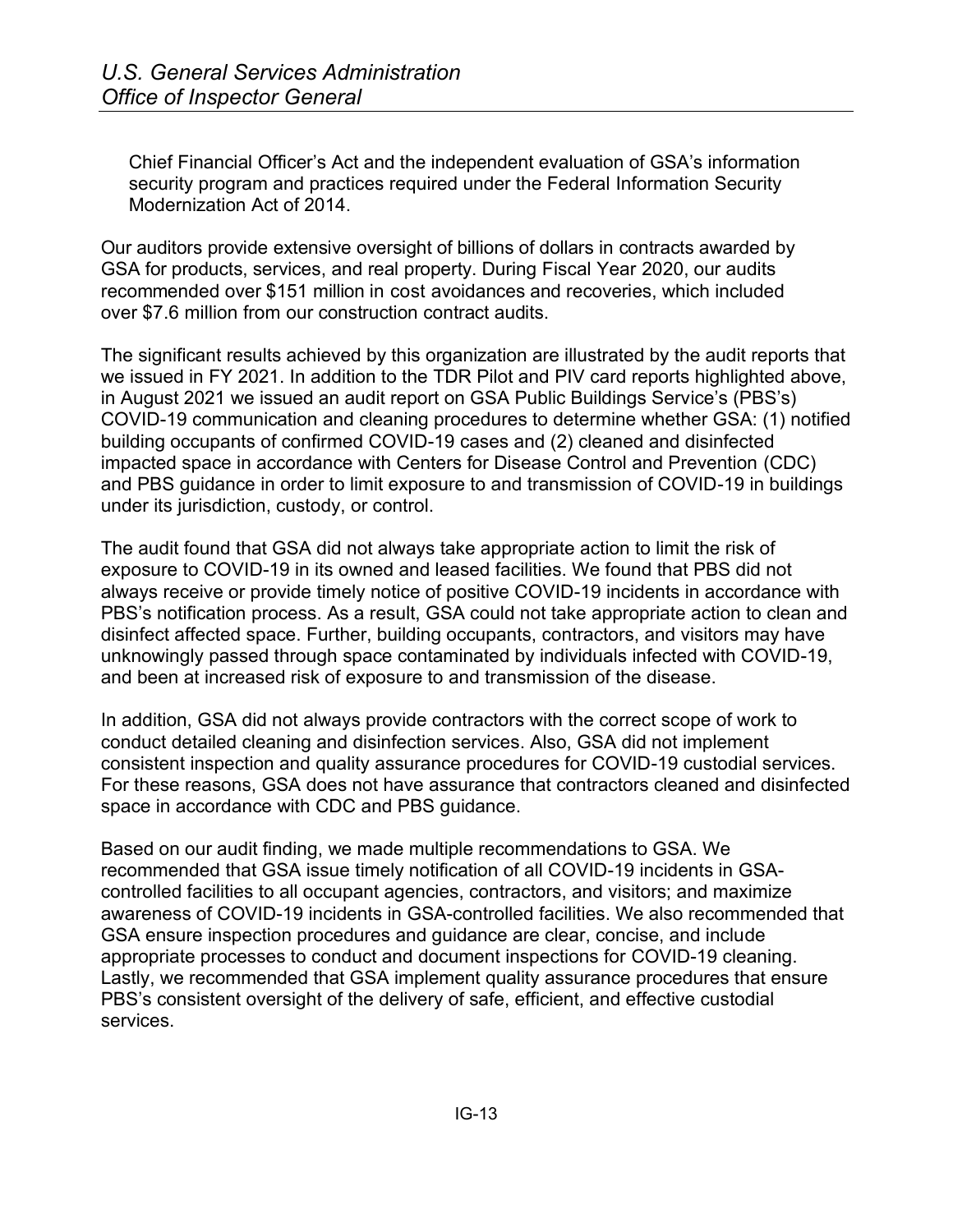In May 2021, we issued an audit report on the PBS National Capital Region's (PBS NCR's) management and oversight of the building services contracts at the U.S. Food and Drug Administration's (FDA's) White Oak campus in Silver Spring, Maryland. We performed this audit after confirming the merits of a hotline complaint that identified deficiencies in contract administration at the campus. The objective of our audit was to determine whether PBS NCR was administering and managing the building services contracts at the FDA's White Oak campus in accordance with applicable regulations and policies.

We found that PBS NCR failed to manage and oversee building services at the FDA's White Oak campus. In particular, we found multiple issues with PBS NCR's management and oversight of the \$1.2 billion Energy Savings Performance Contract (ESPC) task order that provides operations and maintenance (O&M) building services on the campus.

Our audit report contained the following eight findings:

- 1. PBS NCR did not enforce requirements of the ESPC task order. As a result, PBS NCR has no assurance that the contract is achieving the guaranteed cost savings needed to fund the \$1.2 billion contract and is planning to pay for repairs that are the contractor's responsibility.
- 2. Due to mismanagement and lack of oversight of after-hours O&M services, PBS NCR charged FDA for overpriced services that were not being provided.
- 3. Security at the White Oak campus was impaired because PBS NCR did not ensure that security protocols were followed.
- 4. PBS NCR mismanaged fire, life, and safety services for the White Oak campus, placing the facilities and personnel at risk.
- 5. PBS NCR allowed employees to perform contracting officer's representative duties although they lacked the required certification.
- 6. PBS NCR improperly provided the contractor with the "right of first refusal" for all O&M work on the campus, undermining competition and pricing.
- 7. PBS NCR improperly destroyed contract file documentation, violating the Federal Records Act, the Federal Acquisition Regulation, and GSA policy.
- 8. PBS NCR did not provide a clean, sanitary, safe, and healthy space at the child care center due to unresolved performance issues with the custodial contractor.

Based on our findings, we made 12 recommendations to improve PBS NCR's oversight of the administration and management of the building services contracts at the FDA's White Oak campus. Among other things, we recommended that PBS NCR improve oversight of ESPC savings; withhold payment until the ESPC contractor is able to verify energy savings; and, renegotiate O&M services. We also recommended that PBS NCR conduct a risk assessment of security vulnerabilities; improve the oversight of the fire, life, and safety contract; remove the "right of first refusal" from task orders; properly handle contract documentation; and, identify contractors that can meet the clinical cleaning requirements needed at the child care center.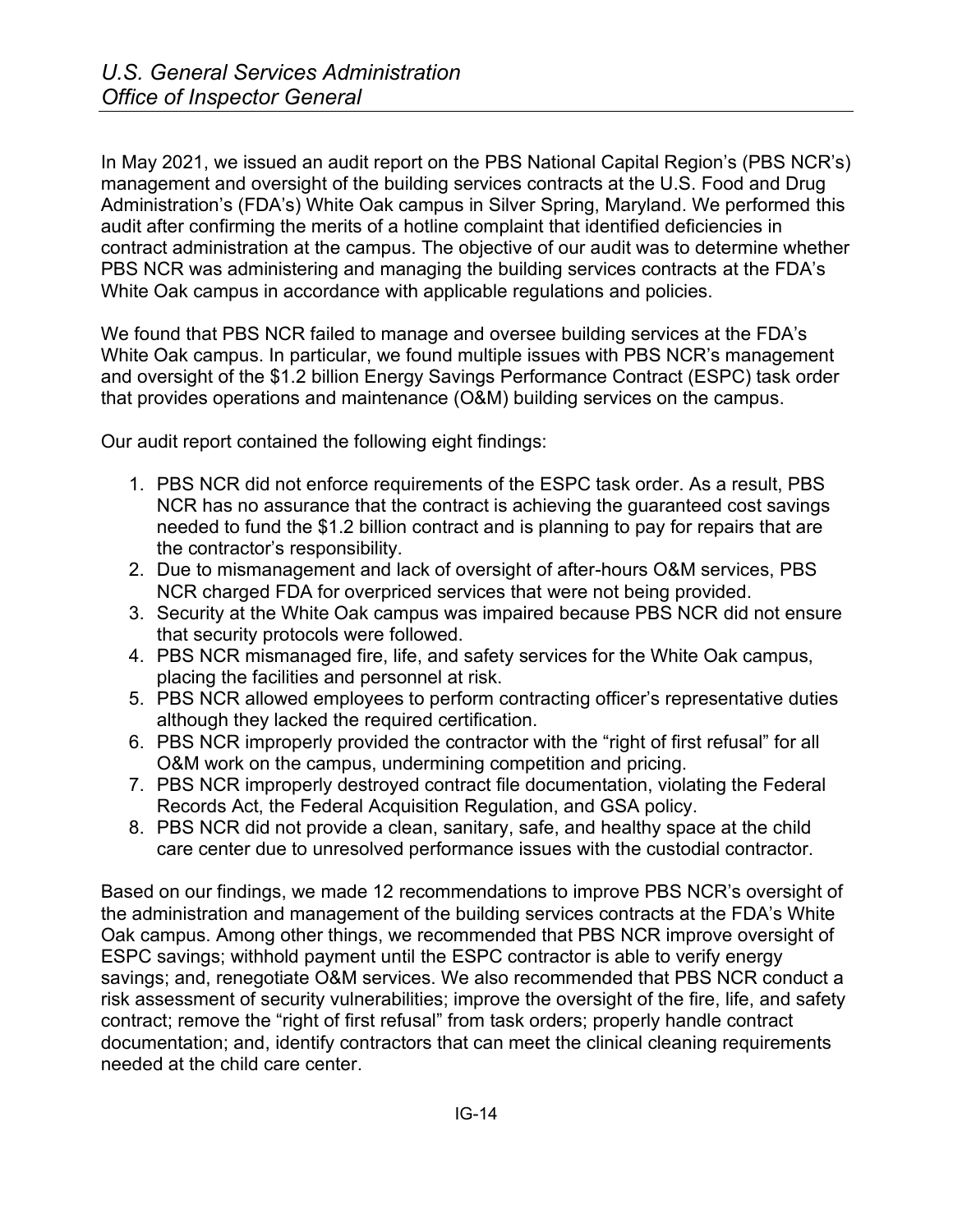# **Office of Investigations**

#### **Program Description**

The Office of Investigations is comprised of special agents with full statutory law enforcement authority: they make arrests, execute search warrants, serve subpoenas, and carry firearms. Allegations investigated by OIG special agents include bribery, kickbacks, extortion, public corruption, false claims, credit card fraud, theft, diversion of excess government property, counterfeit products, product substitution, false statements, and a variety of other fraud-related crimes and offenses.

The Office of Investigations has developed and implemented an investigative action plan which contains the following elements:

- Investigations of alleged criminal violations and civil fraud by contractors, employees, and others relating to GSA acquisition programs;
- Criminal investigations relating to the integrity of GSA programs, operations, and personnel;
- The development and implementation of proactive investigations which address systemic investigative issues that cross GSA regional boundaries; and
- Investigations of allegations of serious misconduct by high-ranking GSA officials.

Highlights of the Office's work in FY 2021 include the following:

GSA OIG special agents conducted a wide range of significant investigations affecting taxpayers and agencies across the government. For example, their successful pursuit of False Claims Act cases resulted in two significant settlements. Cognosante, LLC, agreed to pay the United States \$18.98 million to resolve allegations that it violated the False Claims Act by using unqualified labor and overcharging the Federal Government for services provided to government agencies under two GSA contracts. Additionally, Workrite Ergonomics, LLC, agreed to pay the United States over \$7.5 million to resolve allegations that they made false disclosures and statements, including false commercial sales price disclosures, and violated the Price Reduction Clause by failing to give required discounts to government customers. GSA OIG led these investigations in coordination with the Department of Justice and other law enforcement partners.

We continued our efforts to combat corruption in the procurement process. As mentioned above, one of our recent investigations found that over a 5-year period, a former senior project manager for Schneider Electric Building America, Inc. received more than \$2.5 million in kickbacks in exchange for awarding work to subcontractors under its federal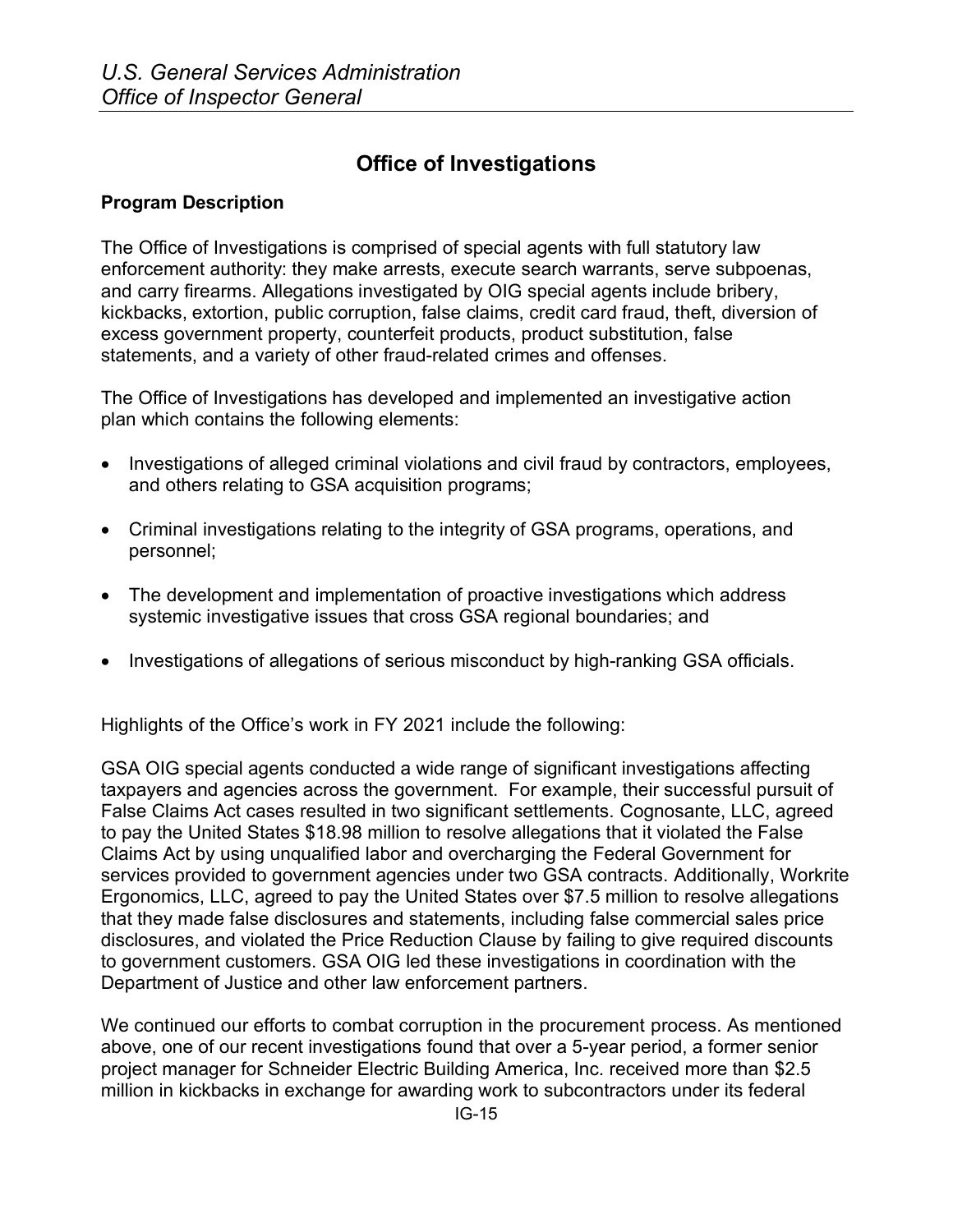contracts. This scheme affected five contracts awarded by four separate agencies having a cumulative value at over \$240 million. The manager pled guilty and was sentenced to three years' probation and forfeiture of \$2.56 million. Additionally, the investigation found that Schneider fraudulently charged the government for design costs on energy savings performance contracts it was not eligible to receive. The company agreed to pay \$11 million to the federal government in combined criminal restitution and civil settlement proceeds. Two subcontractor executives who paid the kickbacks admitted their roles in the scheme. One of them was sentenced to eight months' incarceration, and required to pay a fine and restitution totaling over \$800,000.

In another investigation, we found that a former Project Manager, Elmer "Butch" Baker, who worked for Alutiiq International Solutions LLC, engaged in a kickback and fraud scheme on a U.S. government construction contract administered by GSA. Baker demanded kickbacks from Alutiiq's subcontractor, Capital Contracting, Inc., in the form of meals, golf sessions, vacations, and other things of value that equated to approximately 10 percent of the amount of each subcontract modification that he awarded to them. Additionally, he illegally inflated subcontract estimates received from Capital Contracting prior to submitting them to GSA. Over the course of several subcontract modifications, he defrauded GSA out of approximately \$1.25 million between 2015 and 2018. Baker pleaded guilty to conspiracy and wire fraud charges and was sentenced to 30 months' incarceration and ordered to forfeit \$309,000. Alutiiq entered into a non-prosecution agreement with the Department of Justice and paid over \$1.25 million to resolve the allegations.

Our bribery investigation involving former GSA contracting officer Ronnie Simpkins also demonstrated our commitment to ensuring integrity in federal contracting. Simpkins received a 21-month prison sentence after our investigation found he received cash, meals, and furniture totaling over \$12,000 from a GSA contractor in return for approving their contract and advising them on how to avoid contract cancellation despite failing to meet contractual requirements.

We achieved important results in addressing set-aside contract fraud, which deprives legitimate, disadvantaged businesses the opportunity to fairly compete for government business. Our work in this area was highlighted by our joint investigation of Eddie Lee and Shaun Froelich, the Chief Executive Officer and Chief Operating Officer of E-Corp, Inc. Lee and Froelich assumed control of Raveco Enterprise, Inc., and used its legitimate Service Disabled Veteran-Owned Small Business (SDVOSB) status as a front for the formation of a joint venture to fraudulently obtain over \$15 million in set-aside SDVOSB contracts they were ineligible to receive. Lee and Froelich falsely certified in GSA's System for Award Management (SAM), and to the VA, that Raveco and its veteran owner earned the majority of the profits and made all decisions involving the joint venture. Our investigation determined that Lee and Froelich excluded the veteran from all major business decisions, and provided false documentation to the Small Business Administration (SBA) related to the formation of the joint venture. Both Lee and Froelich pleaded guilty to major fraud for their participation in the scheme. Lee was sentenced to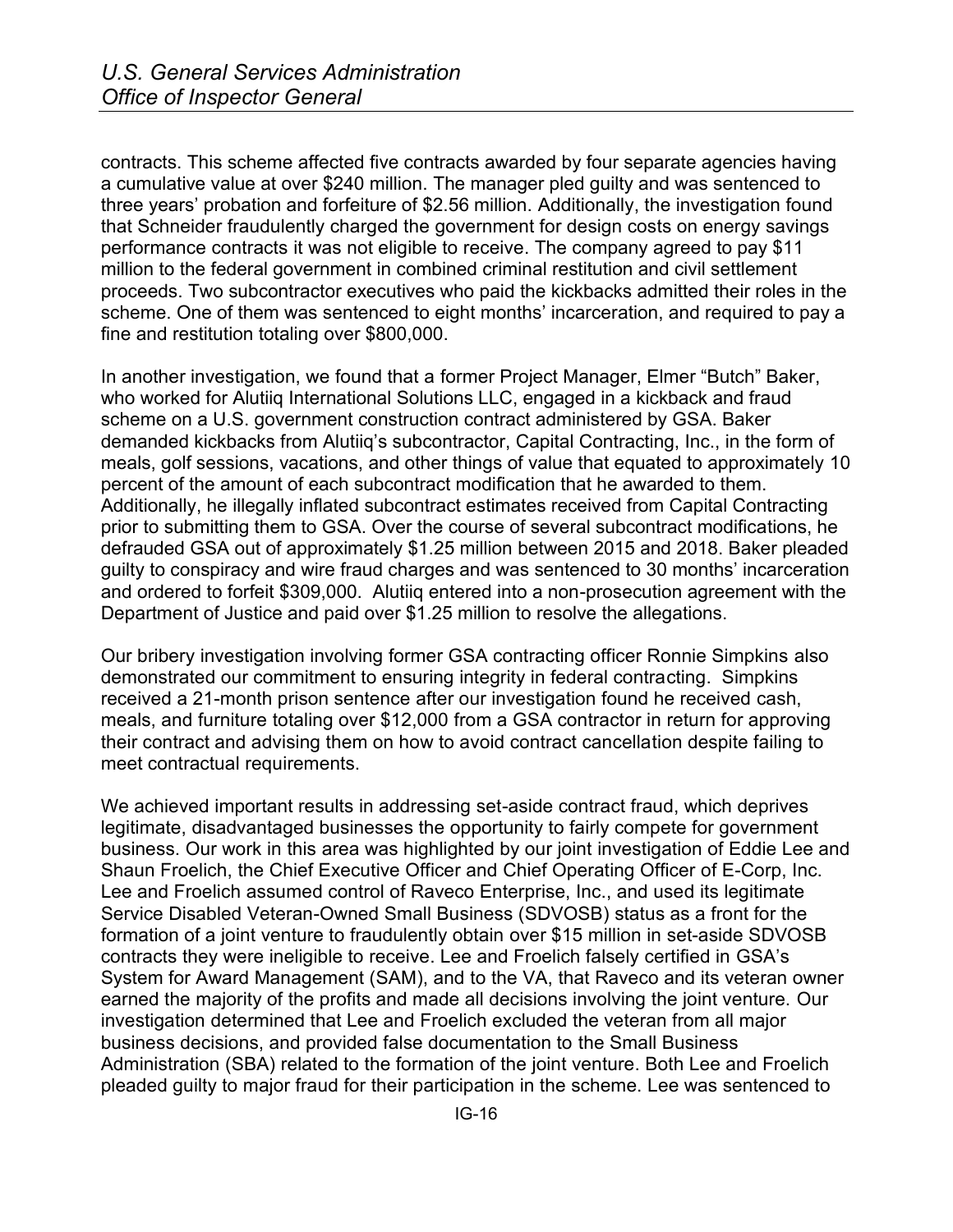two years' probation and ordered to pay \$52,500 in restitution. Froelich was sentenced to one year probation and ordered to pay \$105,000 in restitution.

In another set aside contract fraud investigation by GSA OIG and our partners, we found that Troy Bechtel, former Project Manager for United Medical Design Builders (UMDB), lied to investigators when questioned about UMDB's eligibility to receive SDVOSB setaside contracts. The investigation determined UMDB fraudulently obtained \$45.7 million in U.S. Army Corps of Engineers SDVOSB set-aside construction contracts it was not eligible to receive. Bechtel was charged with major program fraud for his alleged role in the set-aside scheme, and making false statements to investigators. Bechtel pleaded guilty to the false statement charge and is currently awaiting sentencing.

Our investigators also play a major role in protecting the government's supply chain, pursuing those who sell counterfeit, non-conforming, and substandard products to agencies through GSA contracts. A GSA OIG-led joint investigation found that Arthur Morgan, owner and Chief Executive Officer of Surveillance Equipment Group (SEG) and its division SEG Armor, falsely certified that the ballistic vests, helmets, riot gear, and other items he offered for sale under his federal contract were from designated countries, specifically, Hong Kong and the United States. In fact, Morgan sourced items totaling approximately \$650,000 on at least 11 orders from China, in violation of the Trade Agreements Act (TAA), and he falsely certified they were made in TAA-compliant countries. During the execution of search warrants at Morgan's properties, agents recovered multiple firearms, ammunition, and high capacity magazines along with ballistic vests, plates, and helmets. At the time that Morgan possessed the firearms, ammunition, and body armor, he was a convicted felon prohibited from possessing firearms, ammunition, and ballistic armor. Morgan pleaded guilty to charges of wire fraud and being a prohibited person in possession of a firearm and is currently awaiting sentencing.

# **Office of Inspections**

### **Program Description**

The Office of Inspections is responsible for independently and objectively analyzing and evaluating GSA's programs and operations through management and programmatic inspections that are intended to provide insight into issues of concern to GSA, Congress, and the American public. The office also formulates, directs, and coordinates quality assurance for the OIG.

Inspections are systematic and independent assessments of the design, implementation, and results of GSA's operations, programs, and policies. Inspections may include an assessment of efficiency, effectiveness, impact, and sustainability.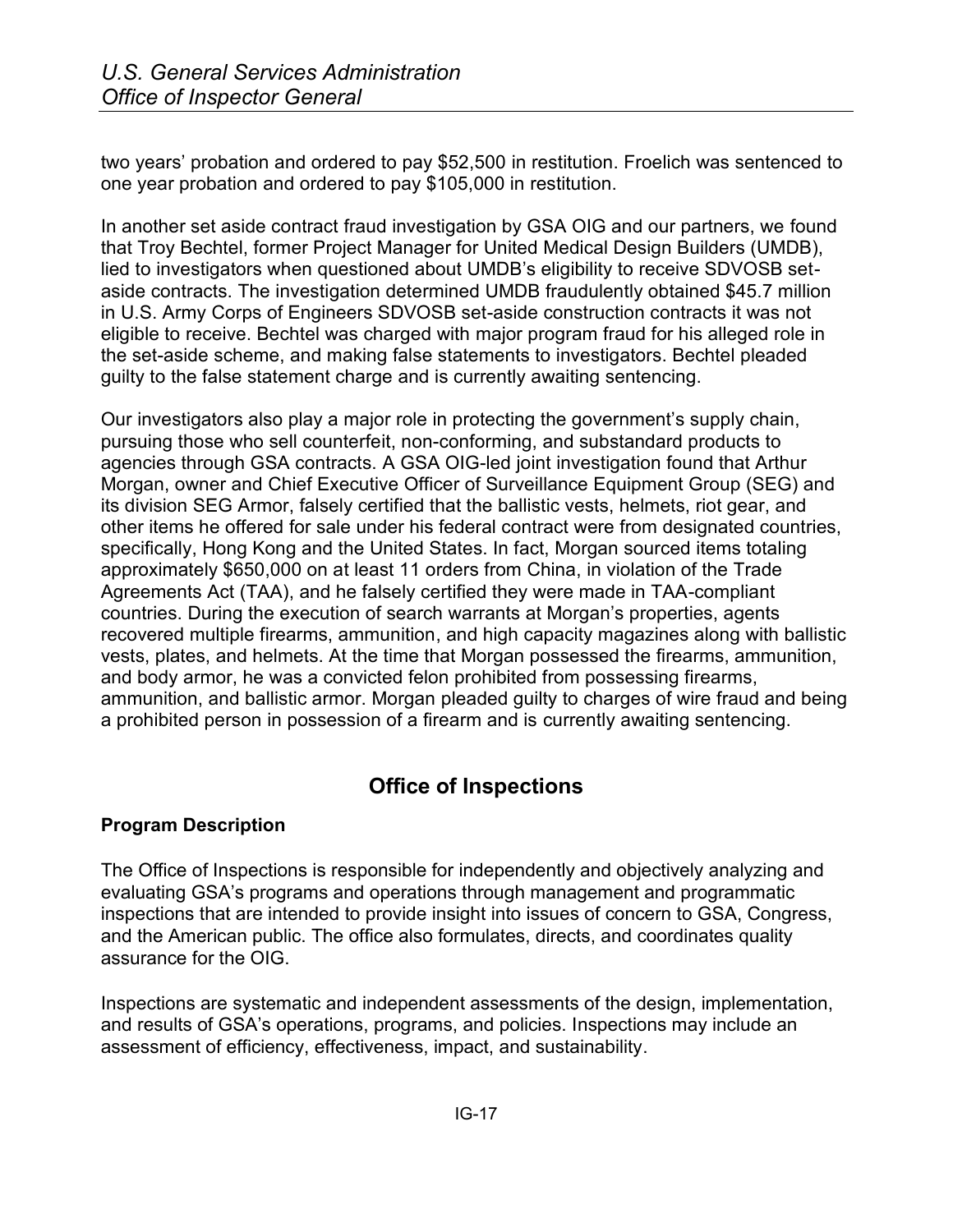In 2021, the Office of Inspections issued report JE21-001, *GSA's National Capital Region Internal Fleet is Underutilized*. GSA serves more than 75 federal agencies and departments, including GSA, by acquiring and assigning leased vehicles. GSA's Office of Administrative Services (OAS), Office of Workplace Management and Services is responsible for the acquisition, management, and removal of motor vehicles in its internal fleet. Federal regulation requires agencies to justify a full-time vehicle assignment and provides minimum mileage guidelines that agencies may use to justify their fleet.

Our evaluation found that over 99 percent of National Capital Region vehicles did not meet both federal and GSA minimum mileage guidelines. As a consequence, GSA spent an estimated \$351,618 annually on these underutilized vehicles in FY 2019.

The evaluation also revealed that OAS operated an Executive Driver Program at GSA Headquarters to transport Agency senior executives to and/or from GSA-related meetings and events in the Washington, D.C. area. Using readily available commercial transportation services, GSA could reduce the annual costs of the Executive Driver Program, and could put at least \$53,180 of funds to better use.

The Office of Inspections issued report JE21-002, *Evaluation of the General Services Administration's Use of an Ad Hoc Appraisal Process for an Executive*, found that then GSA Chief Human Capital Officer (CHCO) Antonia Harris and a GSA Office of General Counsel (OGC) supervisory attorney violated agency policy and failed to comply with basic due process principles that tainted an SES performance review, rating, and reassignment.

The evaluation found that Harris and the attorney circumvented the supervisor's role and responsibilities when they unilaterally pursued a misconduct review without the consent of the Executive's supervisor, failed to permit a reviewer from another agency to interview Executive, withheld exculpatory evidence from the reviewer, the SES Performance Review Board, and Administrator, and failed to maintain the objectivity of the reviewer. Further, the Executive was not notified of the entirety of the evidence provided to the reviewer, and was not permitted a meaningful opportunity to respond to the disciplinary reports when the Performance Review Board found misconduct based on a third-party agency's recommendation that did not comply with GSA's policy.

Our restricted report, *Facility Security Inspection of a High-Risk GSA Building*, JE21-003, was the culmination of a combined effort of the Offices of Inspection, Investigation, and Counsel. The inspection revealed pervasive deficiencies in site security and security operations and administration at the building, including significant problems with the closed circuit camera surveillance and intrusion detection systems, lax enforcement of physical security requirements and parking restrictions, unsecured restricted areas, a contract employee living in the building unbeknownst to the security guards on duty, prohibited substances on site, suspected on-duty marijuana use by a contract employee, inaccessible hazardous waste cleanup materials, and a faulty occupant emergency plan. Some of these issues, such as the problems with the closed circuit cameras and intrusion detection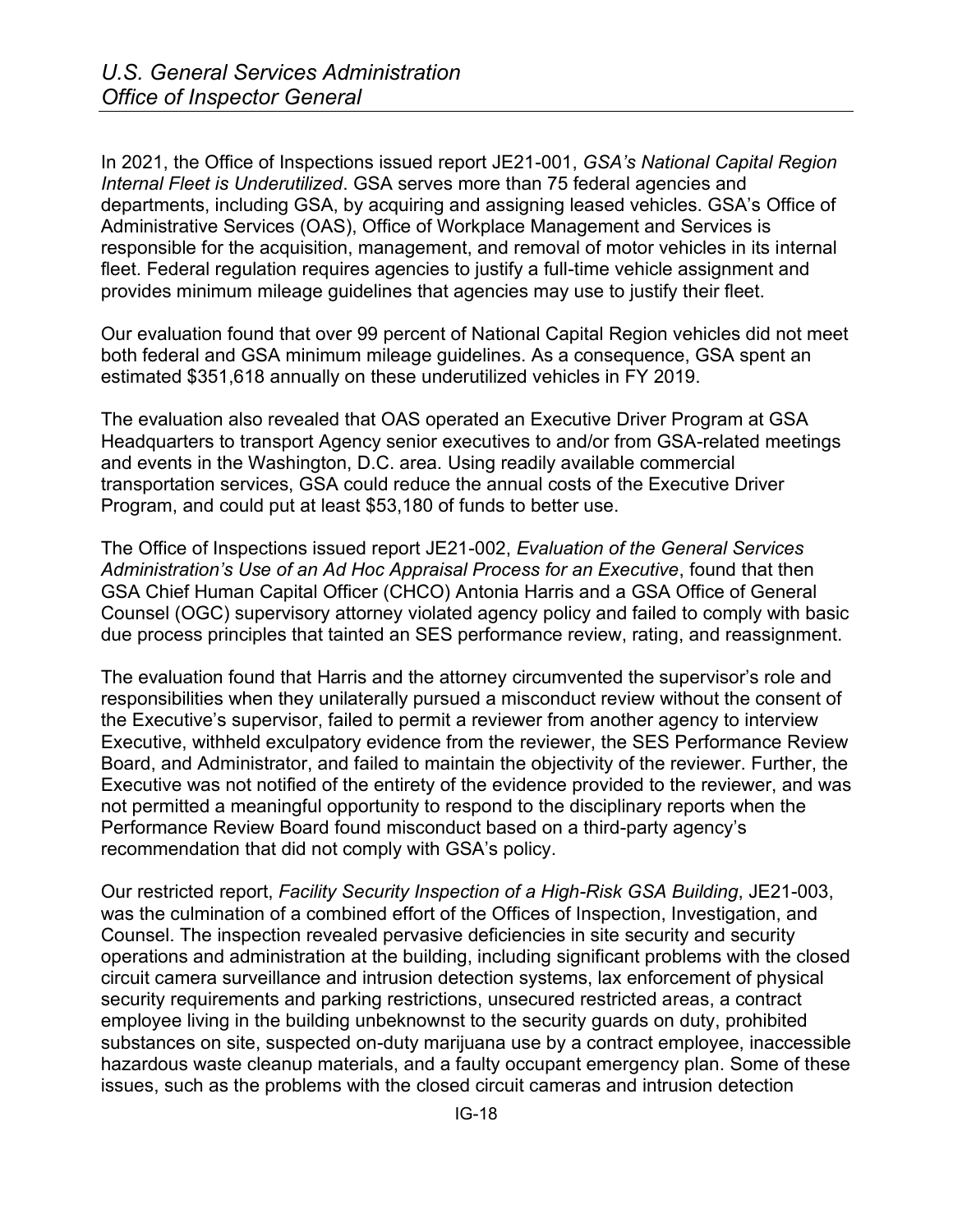systems, are long-standing. The OIG Office of Investigations notified GSA leadership in July 2020 of security camera issues, and in 2018, a security assessment conducted by another federal agency recommended that GSA implement and maintain an adequate intrusion detection system for the building.

The pervasive deficiencies found in our inspection compromise the security of the building, as well as the safety and security of its occupants, and expose the building, employees, and visitors to unnecessary risks. On August 16, 2021, after determining that the contract employee had been sleeping at the building for at least two weeks, the OIG notified the GSA Deputy Administrator and the Chief of Staff of this and two other issues identified during our second site visit, to enable the agency to take appropriate management action pending completion of fieldwork and issuance of our report. The building director responded and notified the inspection team on August 18, 2021, that the agency had taken corrective actions to resolve those three issues.

# **Executive Direction and Business Support Offices**

### **Program Descriptions**

**Office of the Inspector General:** The Inspector General (IG), Deputy Inspector General, Associate Inspector General, and their support staff supervise, coordinate, and provide policy and programmatic direction for all activities within the OIG, including audit, investigation, and inspection activities; Congressional affairs; and media relations. The IG recommends policies for and coordinates activities to promote economy and efficiency in the administration of and the prevention and detection of fraud and abuse in the programs and operations of GSA.

**Office of Counsel**: This office provides legal advice and assistance to all OIG components nationwide, represents the interests of the OIG in connection with audits and investigations and in litigation arising out of or affecting OIG operations, and advises on statutes and regulations and assists with legislative concerns. Counsel represents the OIG in personnel matters before administrative tribunals and provides support to U.S. Attorneys' Offices and the DOJ in False Claims Act and other litigation. The Office of Counsel also is responsible for the OIG's ethics, Freedom of Information Act, and Federal Acquisition Regulation mandatory disclosure programs.

**Office of Administration:** This office consists of a multidisciplinary staff that provides budgetary, human resources, information technology, facilities, contracting, and other administrative support and services to all OIG offices. The Office of Administration is responsible for providing the technical, financial, and administrative infrastructure to the OIG.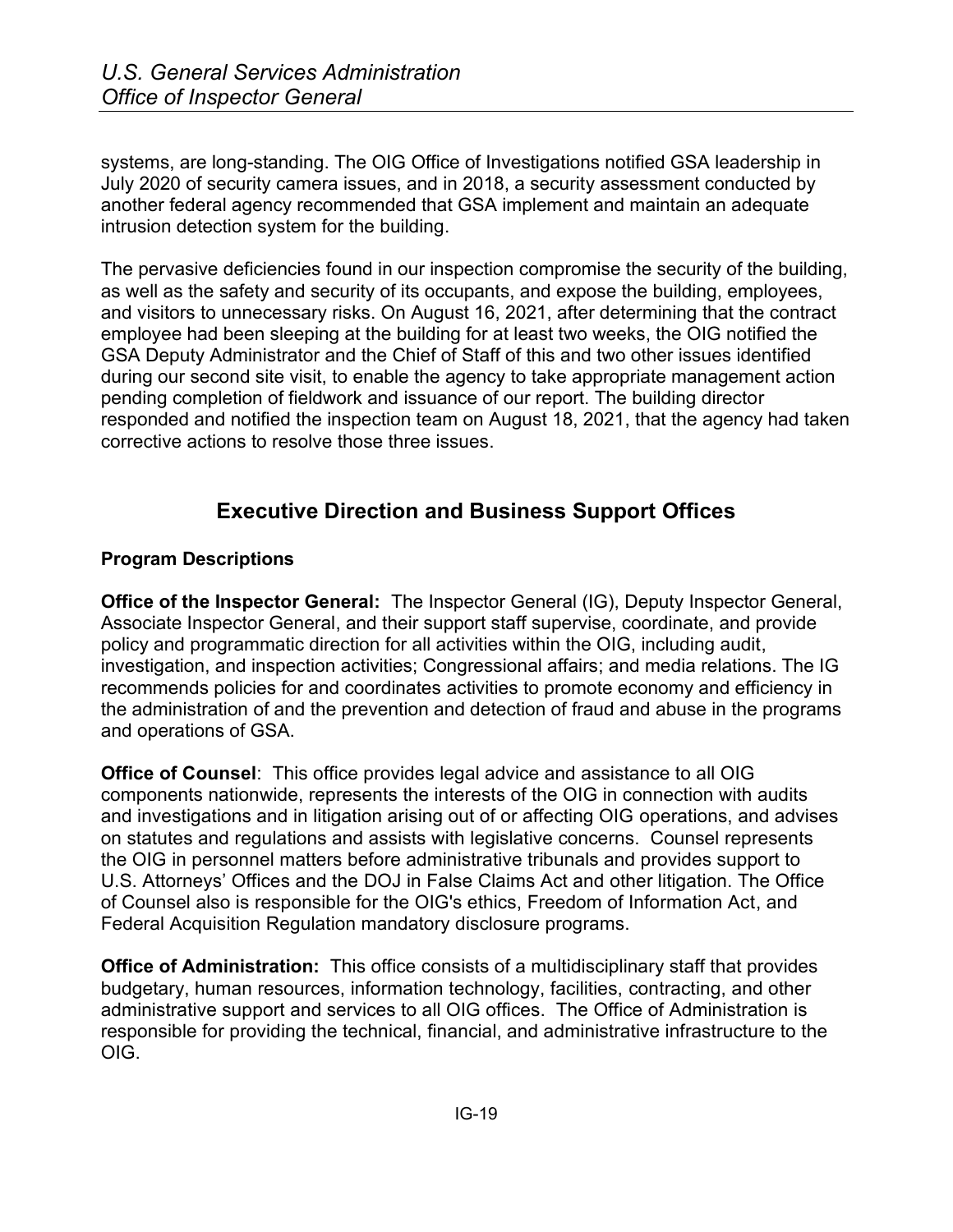# **FY 2023 Performance Plan**

The OIG's strategic plan aligns with our statutory reporting requirements in the Semiannual Report to the Congress (SAR). We provide our annual performance in the SAR that is published shortly after the end of each fiscal year.

#### **Strategic Goal No. 1: Protect taxpayer dollars by promoting the economy, efficiency, and effectiveness of GSA programs and operations.**

### **Discussion**

The OIG's audits, inspections, and investigations support GSA operations by identifying mismanagement and control weaknesses; assisting contracting officers in achieving the best prices for goods and services; identifying non‐compliance with statutes, regulations, and contract terms; suggesting ways to mitigate management control weaknesses and other systemic problems; and recommending or seeking recoveries of funds owed to the government. Audits, inspections, and investigations are performed in response to indications of possible deficiencies and requests for assistance from GSA personnel and Congress. The OIG advises GSA management of identified opportunities to increase the economy, efficiency, and effectiveness of GSA's programs and operations.

### *Performance Goals:*

- *Identify potential savings and efficiencies in GSA contracts and programs.*
- *Seek recoveries of monies owed the United States.*
- *Provide audit, inspection, investigation, and other reports and memoranda that enable agency management to make improvements in agency operations.*

### *Performance Measures:*

- *Dollar value of civil, criminal, and administrative monetary accomplishments.*
- *Financial impact identified in audit reports and memoranda issued.*
- *Program impact identified in audit reports and memoranda.*
- *Program impact identified in inspection reports and memoranda.*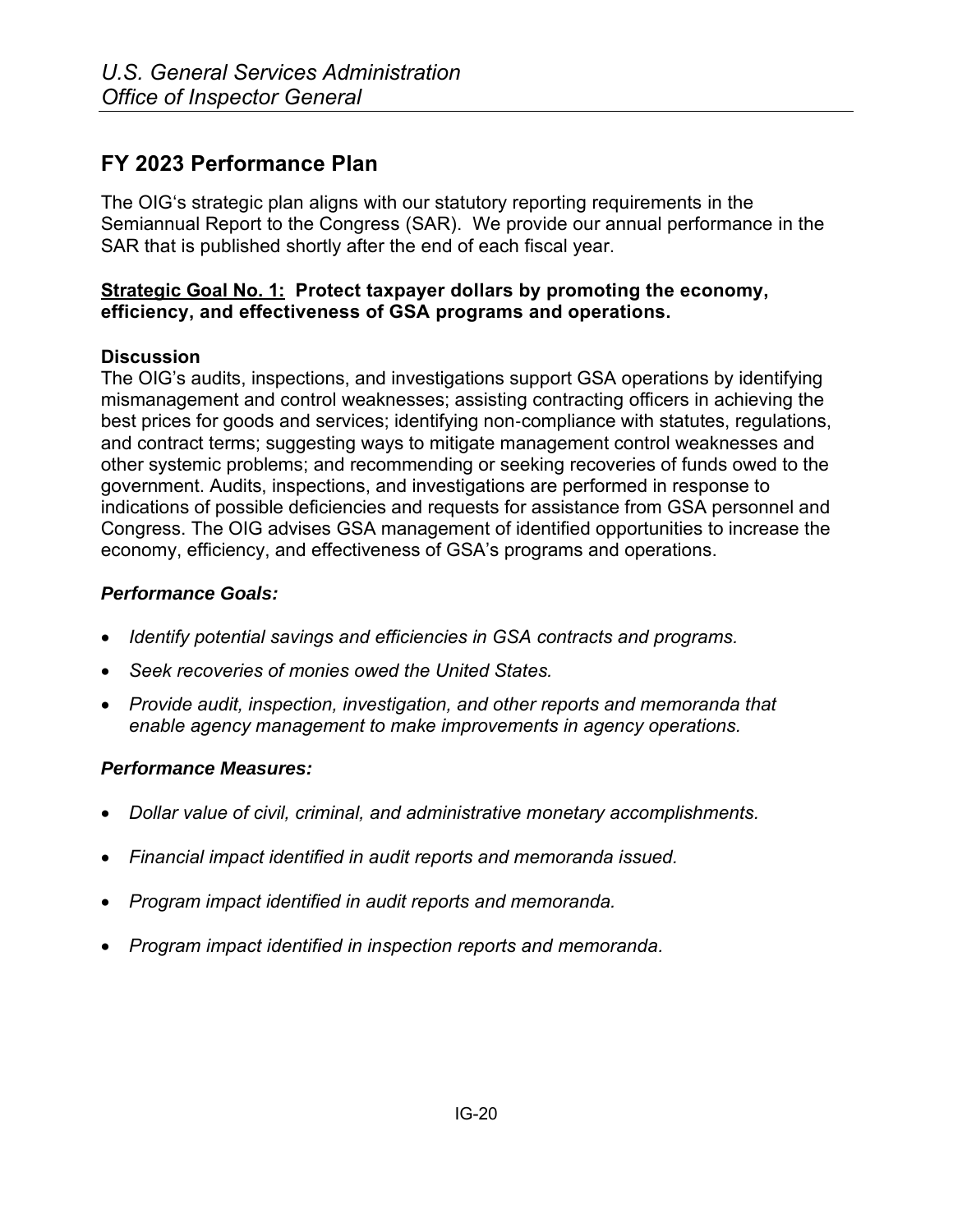#### **Strategic Goal No. 2: Prevent and detect fraud and abuse in GSA programs and operations**.

#### **Discussion**

The OIG uses information from its audits, investigations, and inspections to suggest ways GSA can mitigate problems that could allow fraud and or abuse to occur. The OIG detects potential fraud and other criminal conduct, and refers potential fraud cases to the Department of Justice. The OIG will provide information to GSA relevant to administrative actions and potential debarments.

### *Performance Goals:*

- *Investigate allegations indicating violations of statutes, regulations, and policies.*
- *Seek Department of Justice involvement in potential fraud cases.*
- Refer contractors to GSA officials for suspension and debarment where their *level of responsibility poses a risk to federal government customers.*
- *Provide agency management with information necessary to take personnel and other administrative actions.*

### *Performance Measures:*

- *Number of criminal referrals, acceptances, and convictions.*
- *Number of civil referrals, acceptances, and resolutions.*

### **OIG Strategic Goal No. 3: Focus on high-risk and high-impact areas**.

#### **Discussion**

The OIG will focus its audit, inspection, and investigation resources on issues with potentially significant impact on GSA programs and operations; assist GSA management in ensuring the integrity of high‐dollar and high‐priority programs and procurements; and recommend to GSA any necessary programmatic changes to ensure process efficiency and achievement of the agency's mission and goals. By focusing on high‐risk areas, the OIG should achieve greater monetary savings for GSA.

### *Performance Goals:*

• *Perform audits of GSA contracts, programs, and systems that present the most significant management challenges, high*‐*risk areas, cybersecurity vulnerabilities, and opportunities for improvement.*